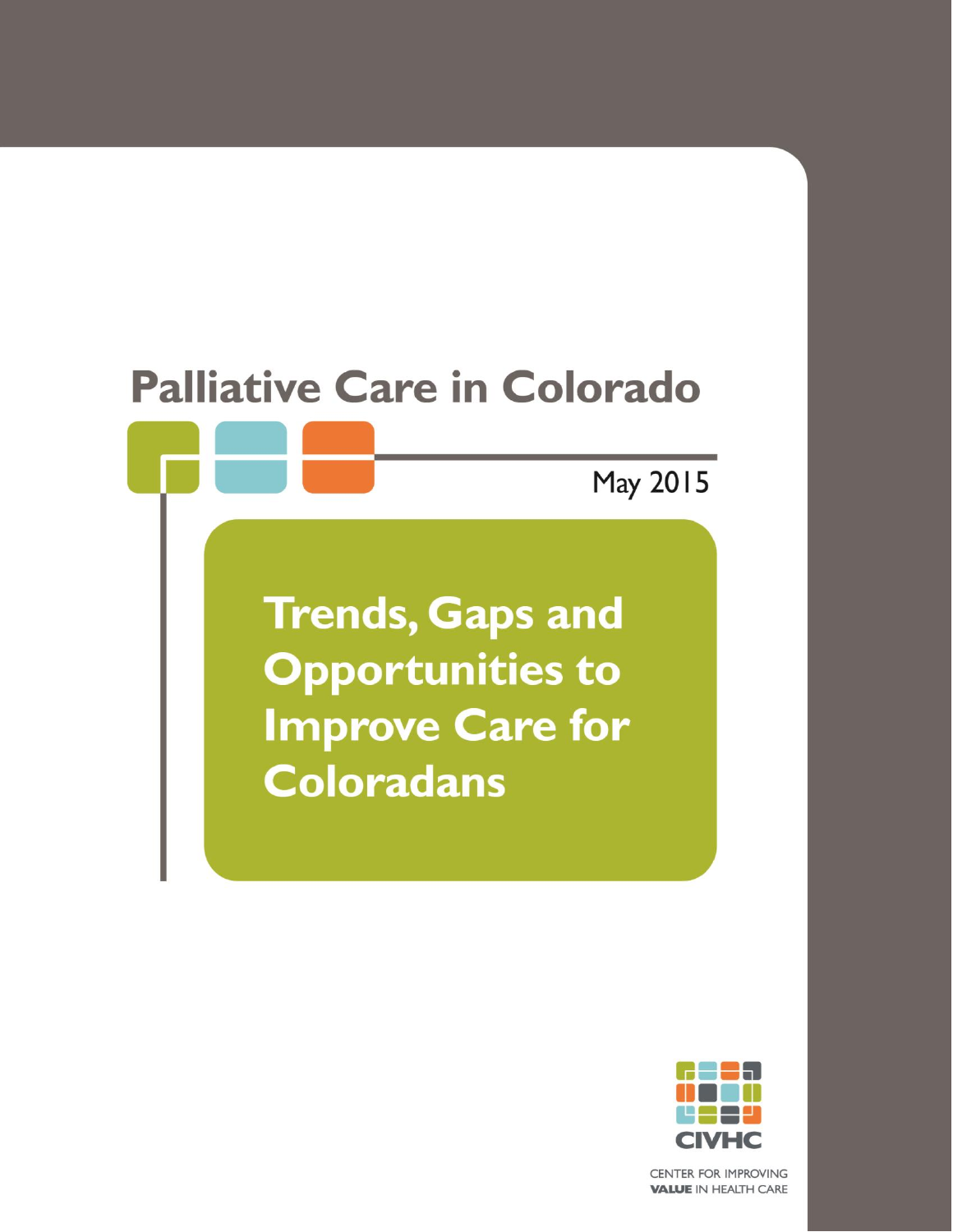## **TABLE OF CONTENTS**

| Appendix B: 2013 Colorado Hospital Palliative Care Providers  20 |  |
|------------------------------------------------------------------|--|
| Appendix C: 2013 Colorado Hospice Palliative Care Providers 23   |  |

### Acknowledgements

The Center for Improving Value in Health Care (CIVHC) would like to recognize the following partners that contributed to the development of this report:

- Colorado Health Foundation
- Palliative Care Task Force
- **•** Hospice Analytics
- Colorado Hospitals and Hospices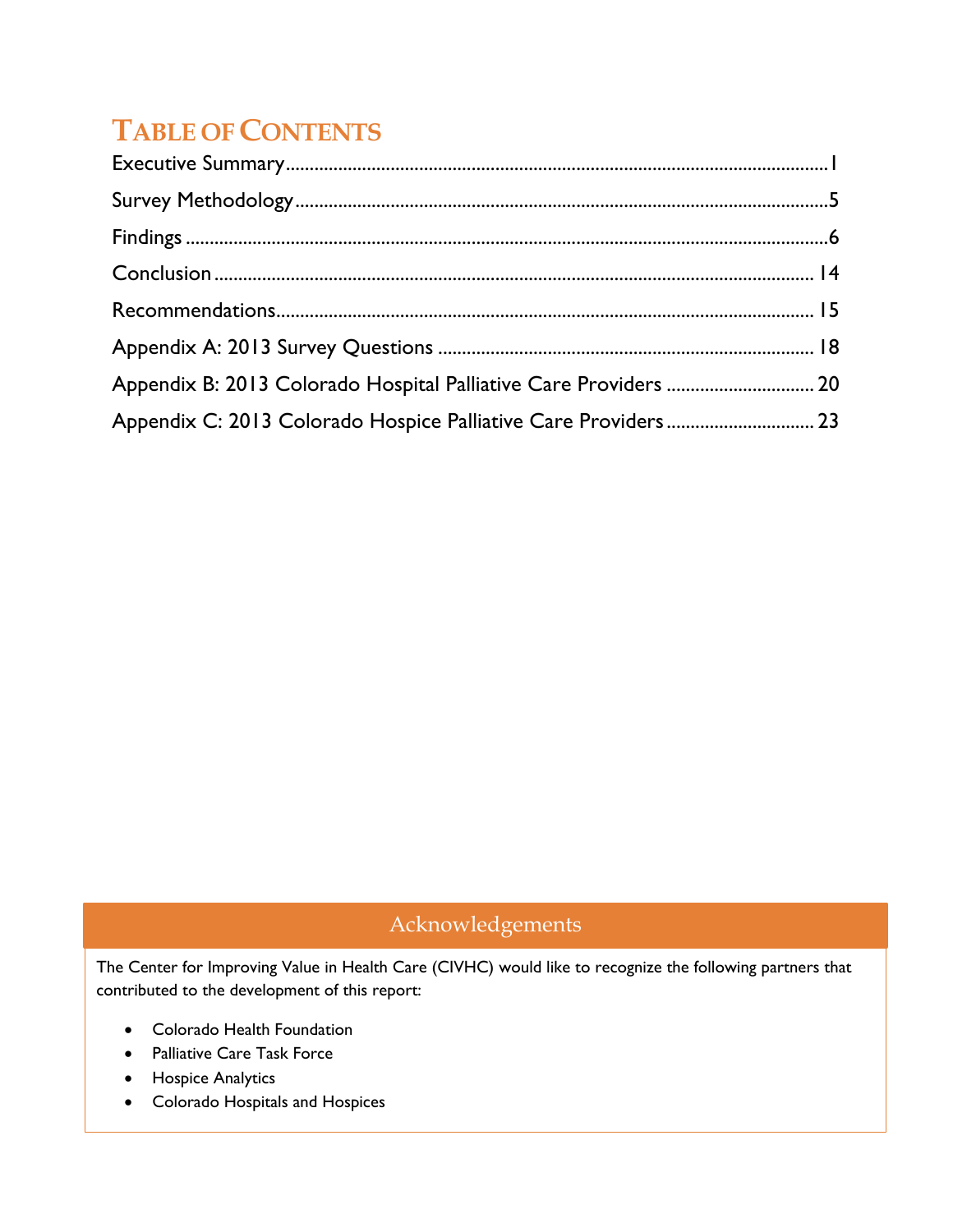<span id="page-2-0"></span>Palliative care is specialized medical care for people with serious illnesses. This type of care is focused on providing patients with relief from the symptoms, pain and stress of serious illness, whatever the diagnosis. The goal is to improve the quality of life for both the patient and the family. Palliative care is provided by a team of physicians, nurses and other specialists who work with a patient's other health care providers to provide an extra layer of support. Palliative care is appropriate at any age and at any stage in a serious illness and can be provided together with curative treatment.

> Colorado Standards for Hospitals and Health Facilities, Chapter 2 – General Licensure Standards (6 CCR 1011-1 Chap 02)

The misconception that palliative care is the same as hospice care has made palliative care a sensitive and often avoided subject with many people - patients and providers alike. In reality, while palliative care can include hospice care, it is much broader than immediate end of life care and can be incredibly helpful to anyone suffering with a severe or life-limiting illness. As a result of the confusion between hospice and palliative care, palliative care services are often unavailable and underutilized.

Palliative care has long been identified as a prime area of opportunity to improve patient and family satisfaction, care and lower health care costs. While many agree that palliative care needs improvement, challenges in addressing the needs exist due to discrepancies in the definition of

palliative care and the services provided.

This report summarizes a survey conducted in 2013 by Hospice Analytics to evaluate palliative care services across Colorado and measure trends in palliative care compared to an initial 2008 benchmark survey. Specifically, the survey was designed to identify

### RESEARCH QUESTIONS

- Where are palliative care services being provided across the state?
- Are facilities providing services using team-based approaches for care or a single provider?
- Are all patients being offered palliative care services or just a specific sub-set of patients?
- Is palliative care reimbursed by insurers or do facilities see it as a cost of doing business?

where, how, and to whom services are being provided, and to identify barriers to expanding palliative care services.

Ξ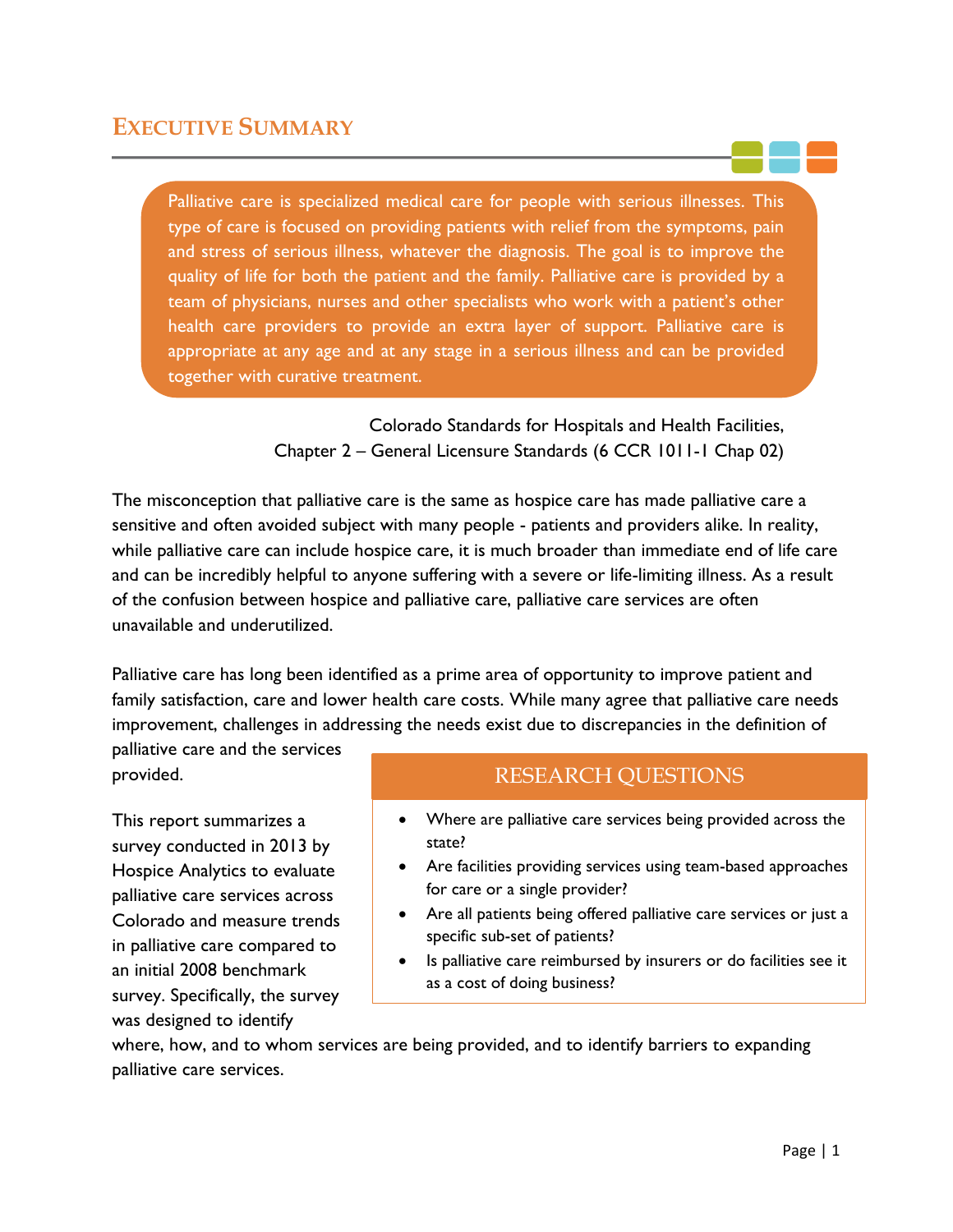The overall goal of the survey was to develop a clearer picture of palliative care services across the state in order to identify gaps and ultimately address challenges and barriers that are preventing Coloradans from receiving the best possible care. While every question about palliative care cannot be answered with the results of a single survey, the findings provide key insights into palliative care in Colorado:

- Hospitals continue to be the primary source of palliative care across the state
- Hospital-based palliative care consults increased by more than 400 percent from 2008-2013
- Hospice-based palliative care consults increased by more than 200 percent from 2008-2013
- Reimbursement continues to be a concern and creates a substantial barrier to expanded service from all providers
- Access to palliative care is disproportionately centered in the metro Denver area, leaving more rural residents without a source of care

#### KEY FINDINGS

- Hospitals are primary source of palliative care
- Palliative care visits have increased since 2008
- Barriers include lack of reimbursement and cultural misconceptions
- Rural areas lacking in palliative care services

Despite significant increases in the number of palliative care consults being given around the state, reimbursement and cultural misperceptions continue to create barriers to more widespread implementation. In fact, since this survey was conducted, several hospice-based palliative care programs have shut their doors because of a lack of sustainable reimbursement and a lack of patient demand for the service.

Survey results indicate that Colorado has significant opportunities to improve access to palliative care services across the state. The lack of knowledge about when to initiate palliative care, inconsistent understanding about what palliative care is and should be, and inadequate financial reimbursement for the provision of services are preventing thousands of patients, families and caregivers from gaining better health and higher quality care.

More research and changes in policy and reimbursement structure needs to occur at the local and national level to improve access to effective palliative care services. To that end, CIVHC is working with several partners to analyze claims information from the Colorado All Payer Claims Database to identify the impact palliative care services have on utilization of services and costs. Results of the analysis may be utilized to encourage reimbursement by demonstrating a return on investment. In addition, recent federal funding opportunities to advance the science of palliative care may indicate the beginning of a cultural priority change and may indicate increased awareness of the benefits of palliative care.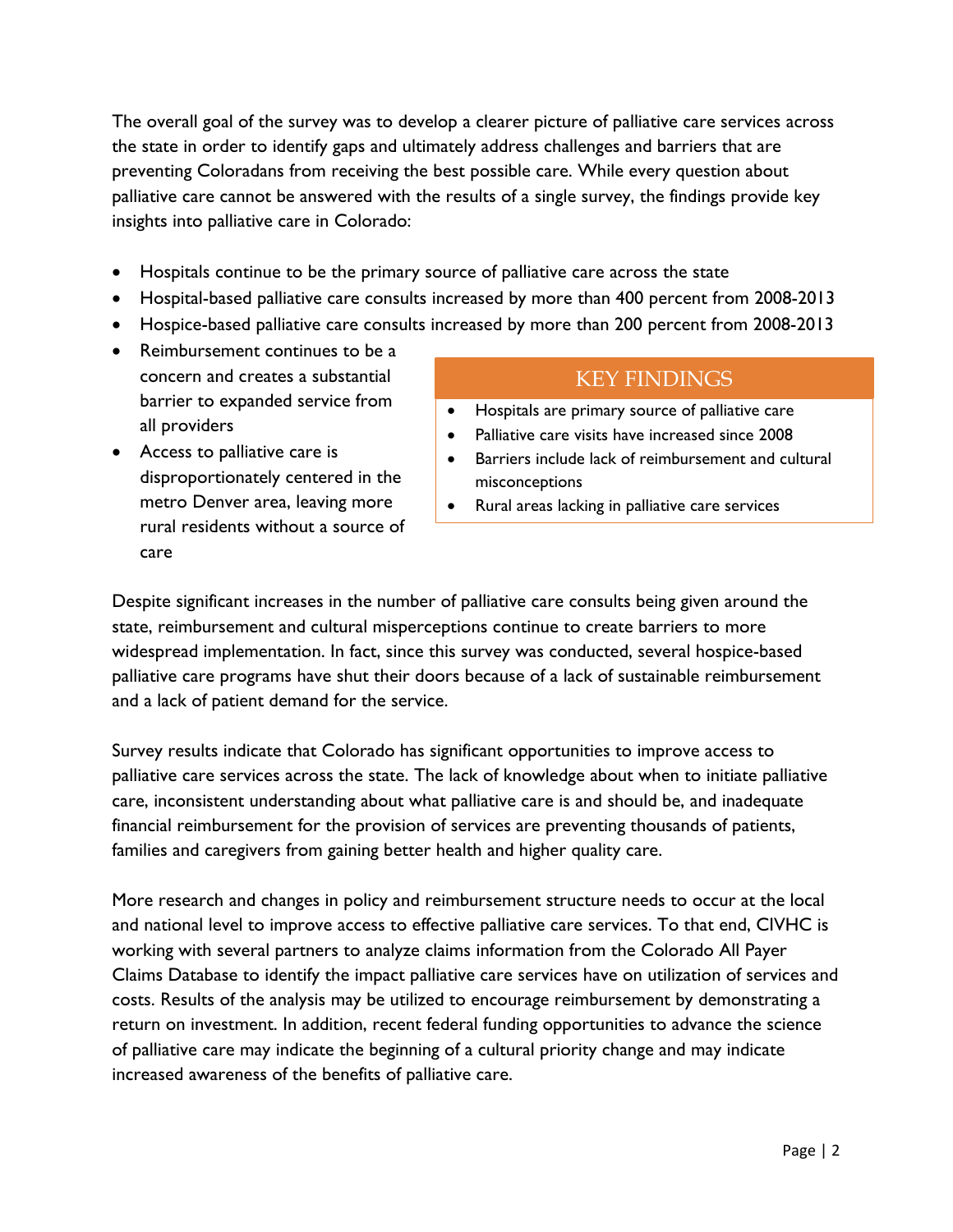### **BACKGROUND**

When the Center for Improving Value in Health Care (CIVHC) was established in 2008, health care organizations and stakeholders across the state came together to determine focus areas that would have the biggest potential impact on Coloradans. Palliative care was identified as a one of the most direct ways to advance the Triple Aim goals of better health, better care and lower costs. Effective and timely provision of palliative care improves the quality of care for

### PALLIATIVE CARE

- Is NOT the same as hospice care
- Provided to alleviate pain, symptoms and stress related to severe illnesses
- Improves quality of life, patient and family satisfaction and decreases costs

patients, improves patient and family satisfaction and decreases the total cost of care.

The misconception that palliative care is the same as hospice care has made palliative care a sensitive and often avoided subject with many people - patients and

providers alike. In reality, while palliative care can include hospice care, it is much broader than immediate end of life care and can be incredibly helpful to anyone suffering with a severe or lifelimiting illness. As a result of the confusion between hospice and palliative care, palliative care services are often unavailable and underutilized.

In 2010, CIVHC and the Colorado Department for Health Care Policy and Financing (HCPF) established a palliative care task force to examine the provision of palliative care in Colorado and determine next steps to promote its use. Over the next years, the task force built a set of eight recommendations and began working to move each of them forward. The recommendations addressed such issues as: education and culture change, policy and regulation development, increasing the number of patients receiving palliative care across the state, improving reimbursement, and several more.

In order to evaluate the state of palliative care in Colorado and what progress had been made over the years, CIVHC used a 2008 survey from the Colorado Center for Hospice & Palliative Care (COCHPC) as a baseline. In that survey, COCHPC conducted phone surveys with Colorado hospitals and hospices to better understand where palliative care services were being provided in the state, the number of palliative care consults performed, and to describe the composition of teams providing palliative care.

In 2013, CIVHC contracted with Hospice Analytics to replicate and expand the 2008 study to identify trends and changes in palliative care services across the state. The 2013 survey was specifically designed to evaluate the where and how palliative care services are being provided across the state and measure the growth in palliative care since the initial 2008 benchmark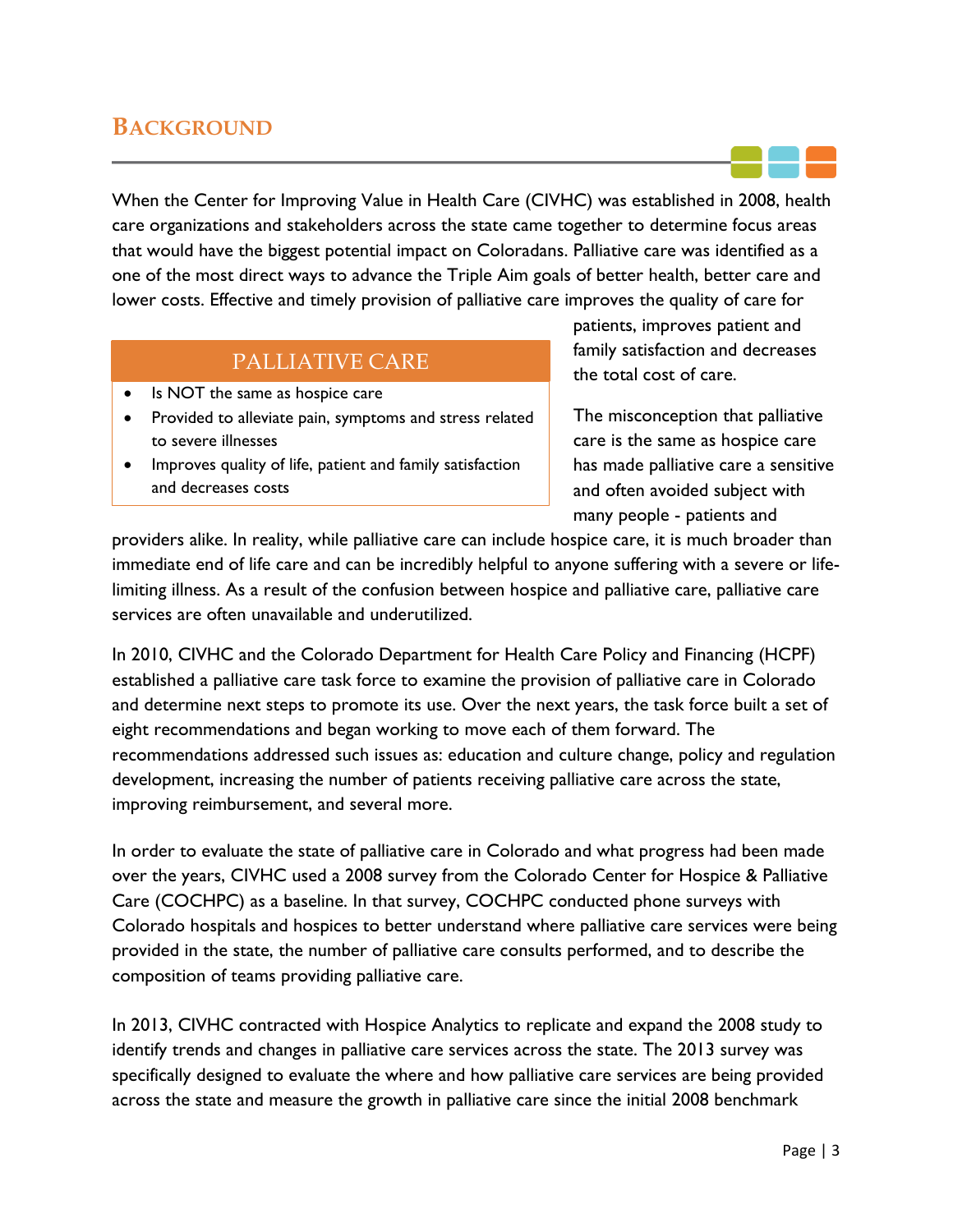survey. In addition, the survey sought to identify how palliative care services were being paid for. The 2013 survey identified answers to the following broad questions.

### RESEARCH QUESTIONS

- Where are palliative care services being provided across the state?
- Are facilities providing services using team-based approaches for care or a single provider?
- Are all patients being offered palliative care services or just a specific sub-set of patients?
- Is palliative care reimbursed by insurers or do facilities see it as a cost of doing business?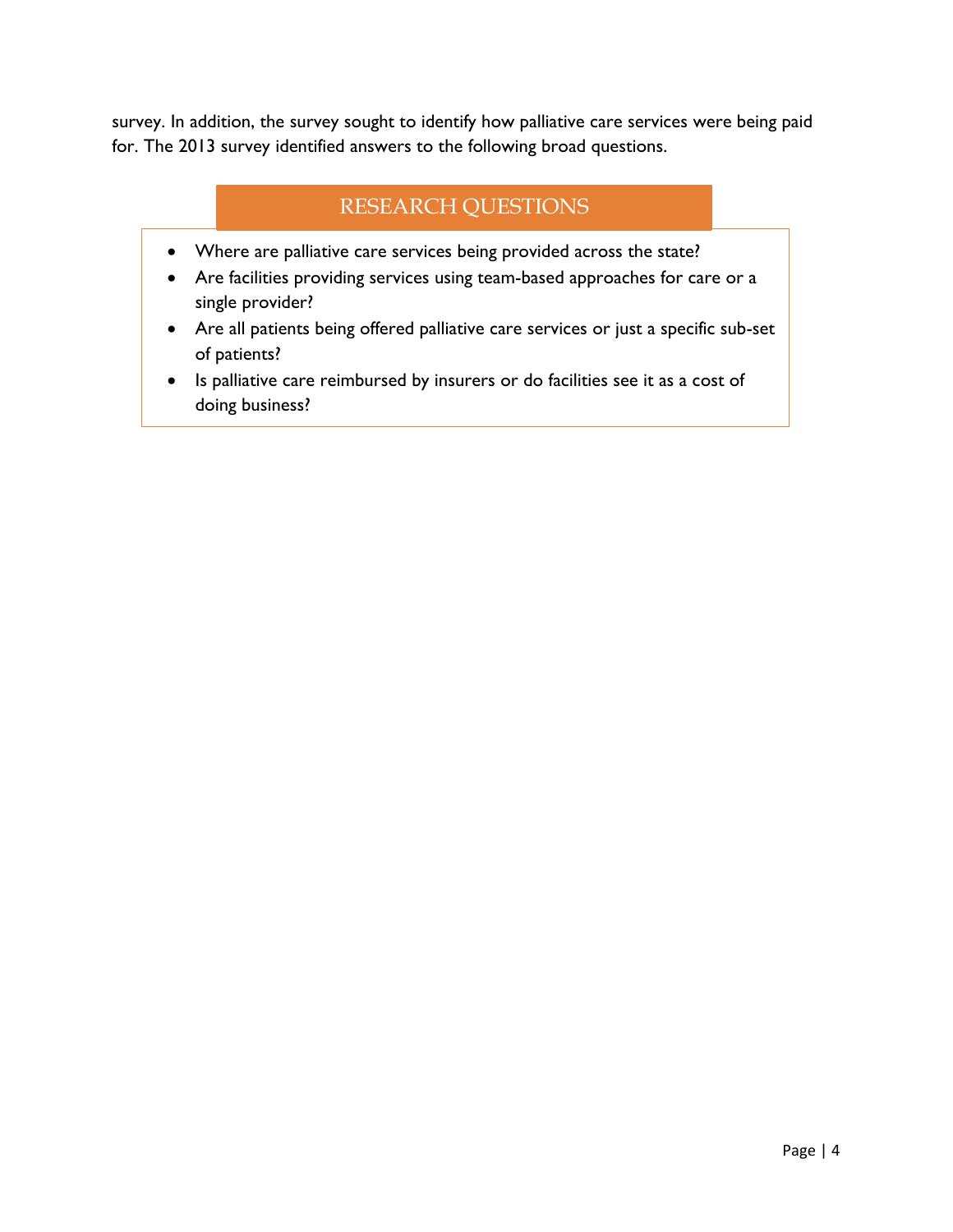### <span id="page-6-0"></span>**SURVEY METHODOLOGY**

From March through August of 2013, Hospice Analytics contacted Colorado hospitals and hospices to conduct a phone survey on palliative care using a structured set of questions (see Appendix A). On average, the surveys took 20-30 minutes to complete. The final survey question, "Outside of your program and local hospitals and hospices, who else in your community provides palliative care services?" was intended to identify any palliative care providers in Colorado outside of hospitals and hospices. The survey used the definition of palliative care adopted into the state standards for hospitals and health facilities:

Palliative care is specialized medical care for people with serious illnesses. This type of care is focused on providing patients with relief from the symptoms, pain and stress of serious illness, whatever the diagnosis. The goal is to improve quality of life for both the patient and the family. Palliative care is provided by a team of physicians, nurses, and other specialists who work with a patient's other health care providers to provide an extra layer of support. Palliative care is appropriate at any age and at any stage in a serious illness and can be provided together with curative treatment.

Colorado Standards for Hospitals and Health Facilities, Chapter 2 – General Licensure Standards (6 CCR 1011-1 Chap 02)

Hospitals were asked three additional questions about palliative care to try to identify sources of variation in reporting:

- Do you use the V66.7 secondary billing code for palliative care? If so, how many times did you use it in the past year?
- Is your hospital registered with the Center for Advancing Palliative Care's (CAPC) Get Palliative Care Initiative?
- Does your hospital participate in the American Hospital Association Survey or CAPC's Palliative Care Report Card?

All 99 Colorado hospitals and 52 Colorado hospices completed the palliative care phone survey. No other palliative care providers were identified outside of those facility types in either 2008 or 2013.

Note: Facilities were asked to self-identify the most appropriate person to answer the survey questions; therefore, answers may be subject to variation based on who was participating in the interview and how terminology was interpreted.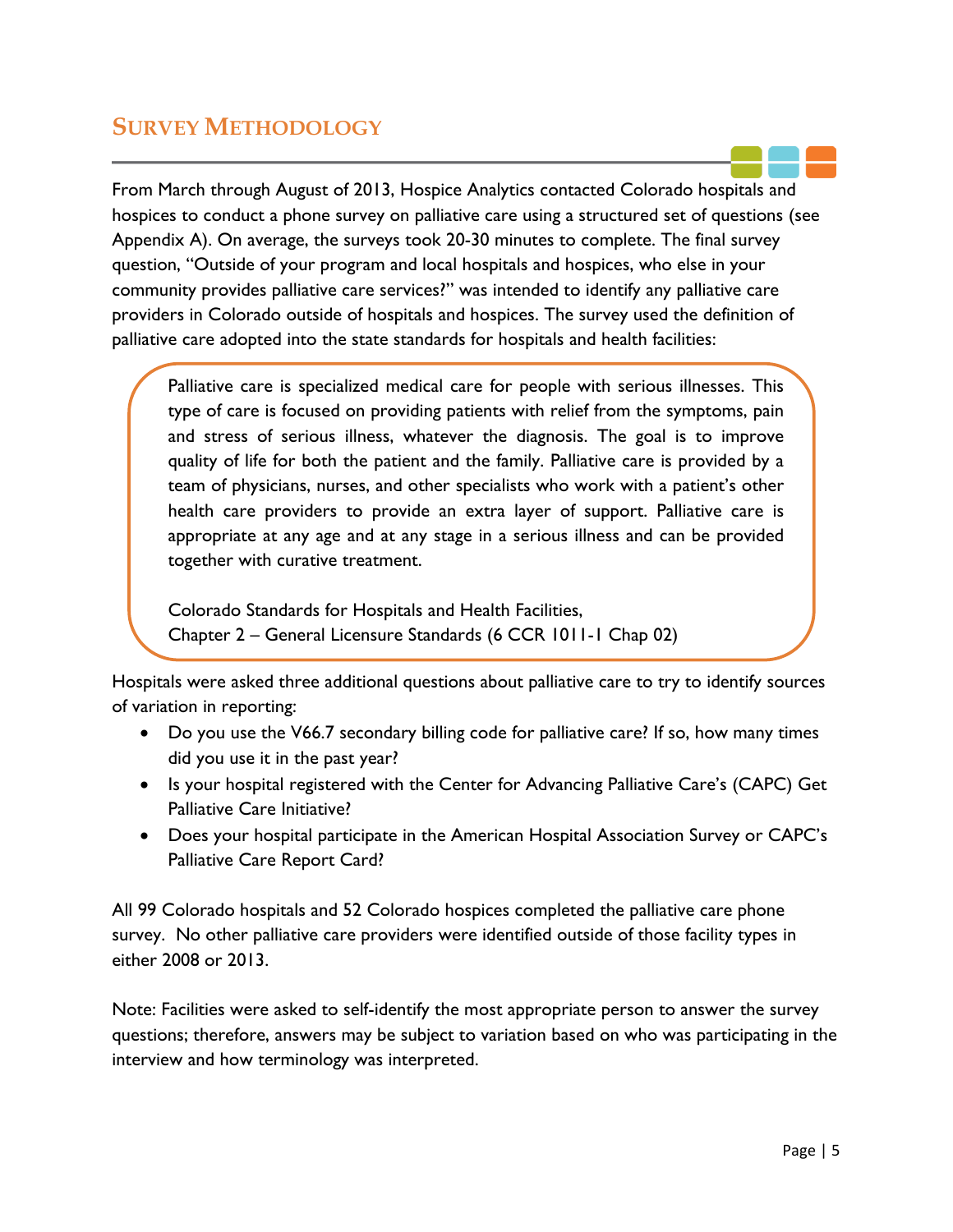### <span id="page-7-0"></span>**FINDINGS**

Of the palliative care services provided in 2013, the majority (58 percent) occurred in a hospital-based setting compared to 42 percent in a hospice. Seventy-two percent of the total palliative care consults in 2013 were provided in a hospital rather than hospice-based setting.

**FIGURE 1: PERCENTAGE OF TOTAL PROVIDERS BY FACILITY**



**FIGURE 2: 2013 PERCENTAGE OF CONSULTS BY FACILITY**



### **Hospital-based Palliative Care Results**

Though there appears to be a slight increase in the number of hospitals providing palliative care (26 of 99 in 2013 compared to 21 of 84 hospitals in 2008), this is most likely due to a more comprehensive survey of hospitals rather than an actual increase in providers, indicating little to no real growth in the number of hospitals providing palliative care. Appendix B contains a directory of hospitals providing palliative care with contact information and data on number of consults in 2008 and 2013.



**FIGURE 3: 2013 MAP - COLORADO HOSPITALS PROVIDING PALLIATIVE CARE**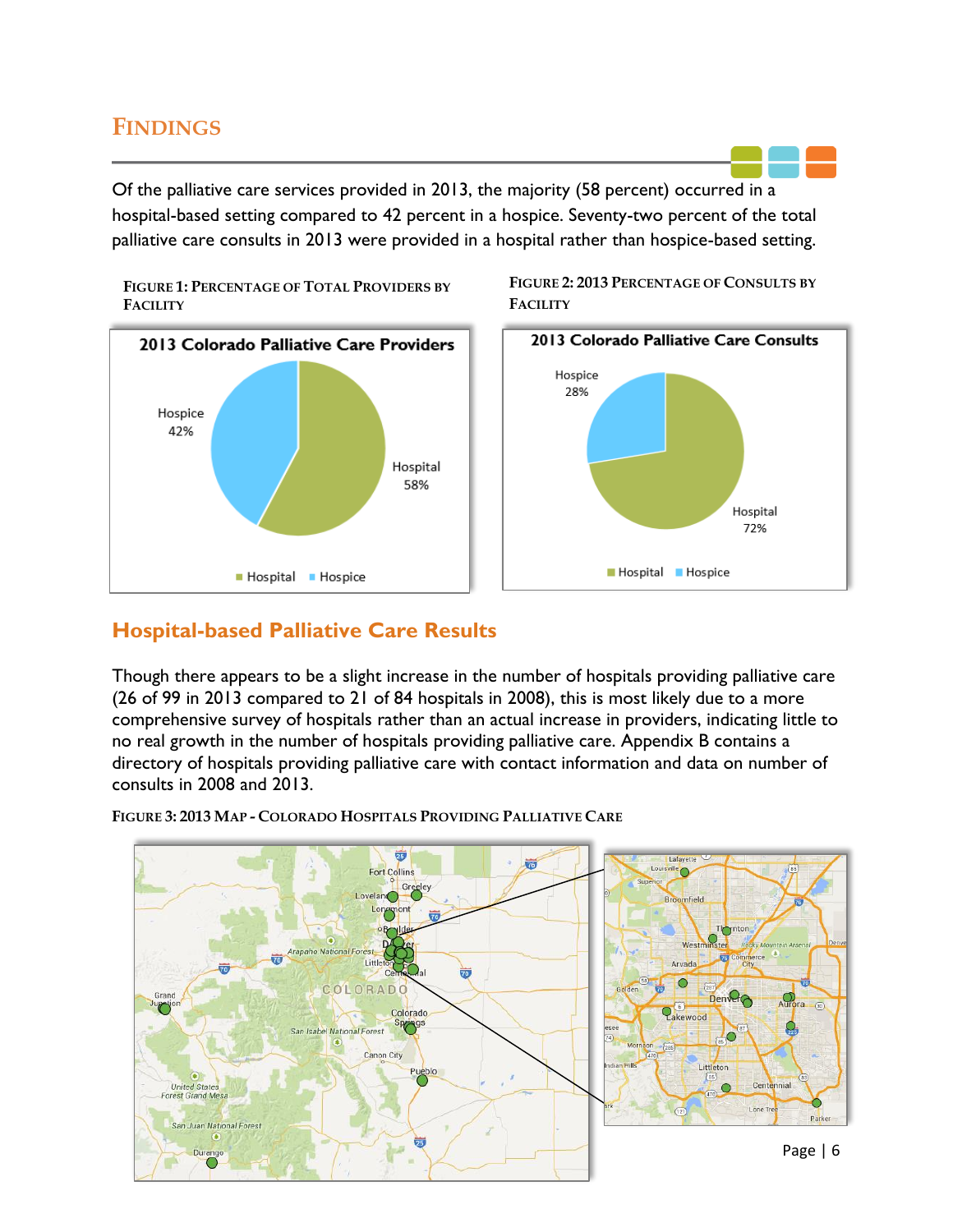The map above illustrates the distribution of hospital-based palliative care services across Colorado. Hospitals providing palliative care are clustered in metropolitan areas, primarily along the I-25 corridor. Only one rural county (La Plata) has local access to hospital-based palliative care services.

Although the number of hospital facilities providing palliative care did not change significantly in the five years between surveys, there was more than a four-fold increase in the number of palliative care consults provided (11,443 in 2013 compared to 2,148 in 2008). Currently there is no information to help explain the dramatic increase in the number of consults per year with a simultaneous lack of growth in the development of new palliative care programs. In fact, the continued shortage of reimbursement for palliative care provision is, if anything, a disincentive to increasing services. However, individual programs have reported dramatic improvements in their patient population when appropriate palliative care is available and feel that the service is critical, regardless of the reimbursement levels. With that in mind, facilities may find that the positive impact on patients outweighs the cost of providing palliative care and increasing access to programs may be a way of improving care overall. These programs may also be seeing cost savings through palliative care-related improvements such as shorter length of stay, or reduced readmissions and ED utilization over time.

| <b>Hospital Palliative Care Services</b>      | 2008      | 2013     |
|-----------------------------------------------|-----------|----------|
| Number of Hospitals Surveyed                  | 84        | 99       |
| Number (%) of Hospitals Providing PC Services | 21(25%)   | 26 (26%) |
| Palliative Care Consults / Year               |           |          |
| Total                                         | 2,184     | 11,443   |
| Average                                       | 146       | 545      |
| Range                                         | $3 - 720$ | 50-1,800 |

#### **TABLE 1: SUMMARY OF HOSPITAL PALLIATIVE CARE SERVICES**

#### *Hospital Team Composition*

The composition of the palliative care team is an important part of the delivery of palliative care. Many facilities provide palliative care via a single, part-time doctor or nurse, while others use a dedicated full-time team including physicians, nurses, social workers and chaplains, among others.

The graph below does not reflect how much time each employee spent in palliative care (i.e. full time equivalent hours) so the exact palliative care staffing model across facilities is unclear. For the purposes of these questions, "dedicated staff" was defined as staff whose sole responsibility was to provide palliative care services while "undedicated staff" was defined as those whose responsibilities are split between palliative care and another specialty or department.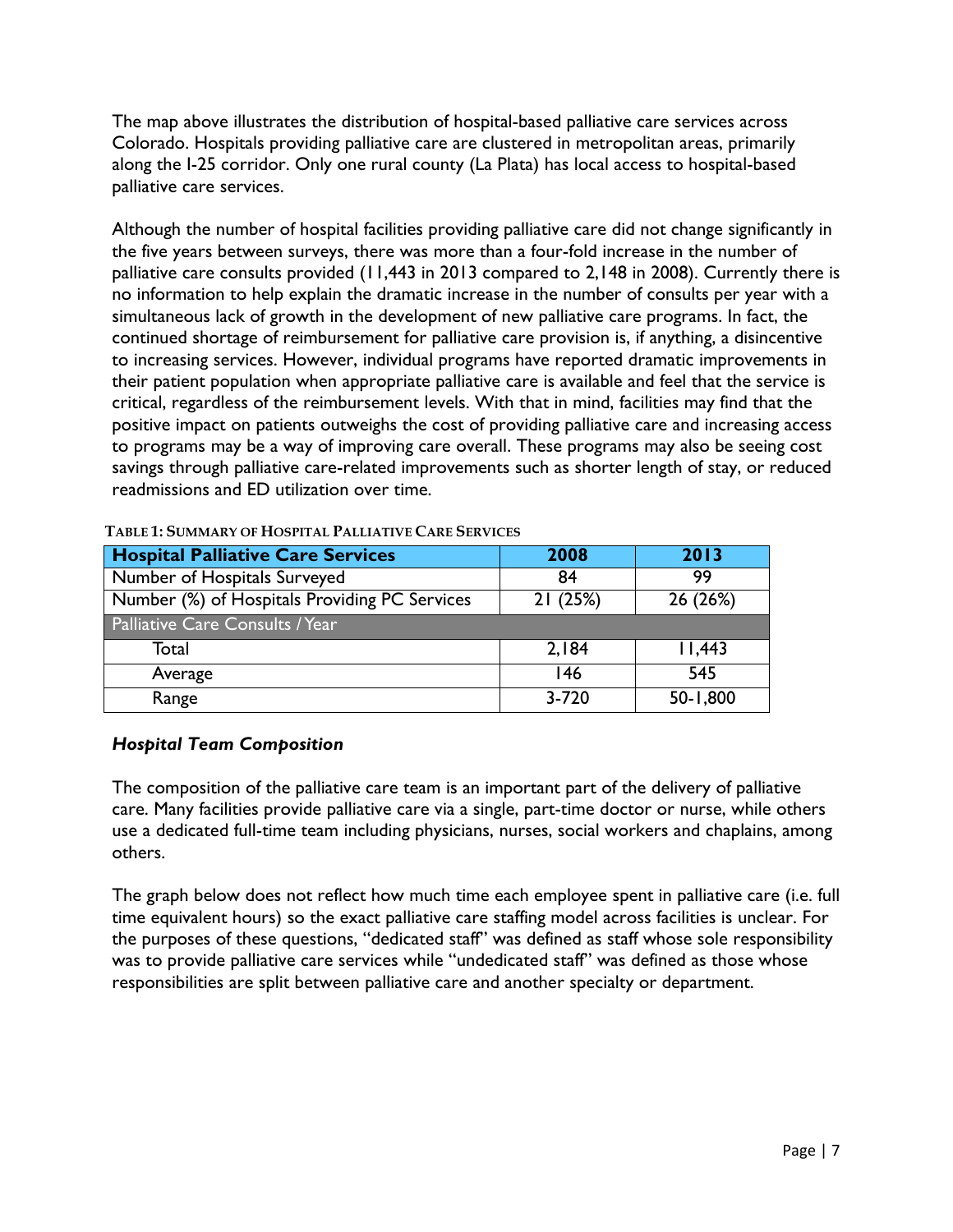#### **FIGURE 4: HOSPITAL PALLIATIVE CARE TEAM COMPOSITION**



#### **Staff Certification**

The percent of hospitals reporting having at least one physician or a nurse with Hospice and Palliative Medicine certification from the American Academy of Hospice and Palliative Medicine or the National Board for Certification of Hospice and Palliative Nurses doubled from 43 percent in 2008 to 85 percent in 2013. There's no clear explanation regarding the reason for the surge in certification, but it is a trend that is mirrored nationally. The New York-based Center to Advance of Palliative Care has identified a steady increase in palliative care provision and certification through their national survey and feels that the trend can be at least partially explained by improved familiarity with palliative care and the increased data and studies to support the benefits of the service. Palliative care as a field is relatively new and some of the increases could be due to simple dissemination of the concept.

#### *Types and Availability of Services*

One of the most significant additions to the 2013 survey was questions regarding the specifics of the palliative services being provided.

Nearly all palliative care teams reported providing the following services:

- Discussion and clarification of goals of care
- Symptom management
- Facilitation of family meetings
- Discussion of advance directives

Access to bereavement services for the family and care givers is considered a critical part of comprehensive palliative care and is included in the state definitions and regulations. Because of service limitations, most facilities referred families to local hospices for bereavement services rather than provide the services on location.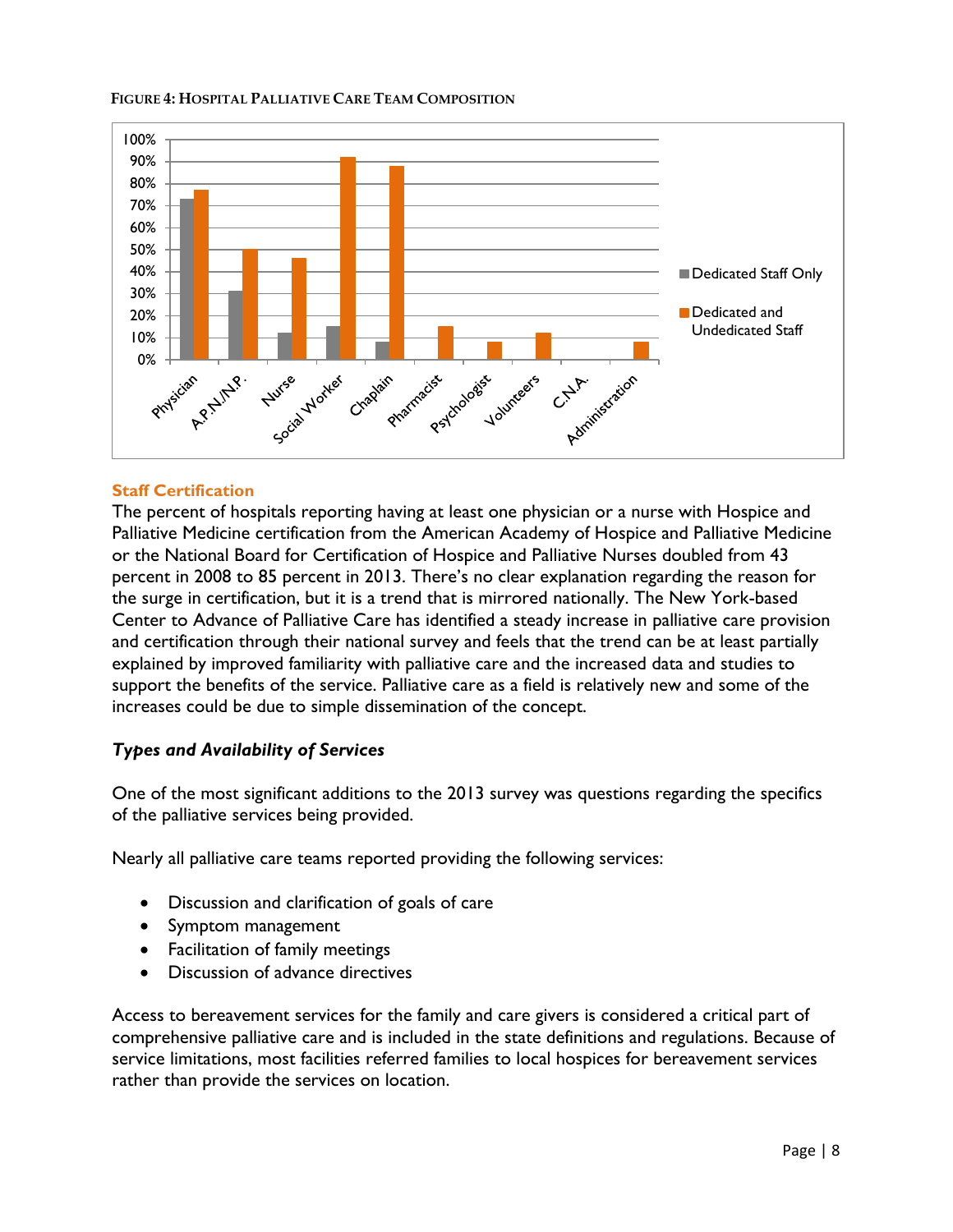

Questions regarding availability were not asked in the 2008 survey, so unfortunately there is no benchmark for comparison over time. Based on the qualitative feedback from hospitals, the relatively low number of hospitals providing 24 hour palliative care is likely due to a combination of a lack of staff dedicated staff and the challenges of paying for such extensive services with limited reimbursement.



Hospitals tracked the disposition of 63 percent of their palliative care patients. Of those, 61 percent were discharged to their homes or to another facility, such as long term care or an inpatient hospice provider and 39 percent of the hospital palliative care patients deceased before discharge.

#### **FIGURE 6: DISPOSITION OF HOSPITAL-BASED PALLIATIVE CARE PATIENTS**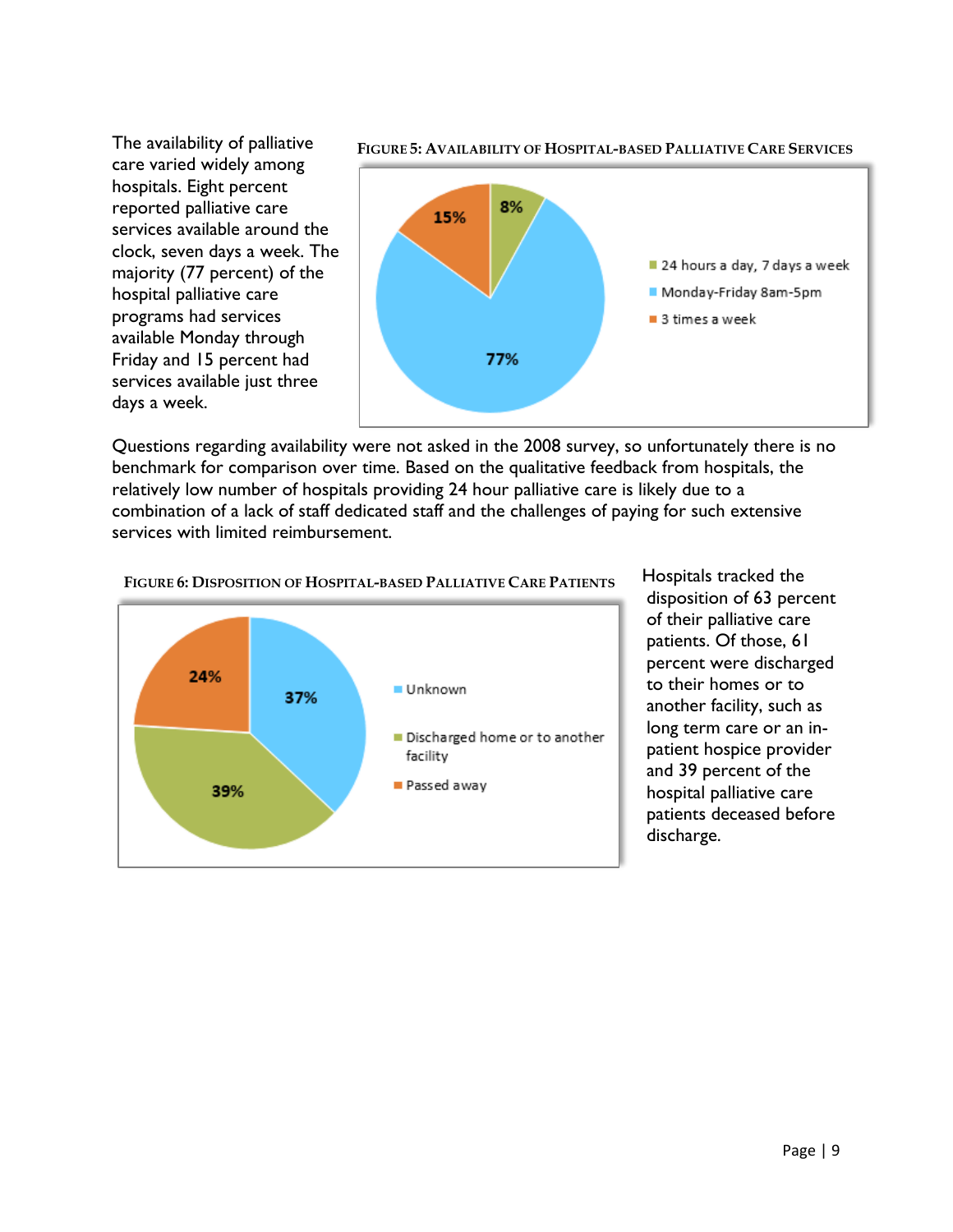### **Hospice-based Palliative Care Results**

Between 2008 and 2013, the percent of hospice providers offering palliative care increased from 23 percent to 36 percent of the 53 Colorado hospices. Appendix C provides a list of palliative care hospice facilities including information on the number of consultations provided in 2008 and 2013 and contact information. The map illustrates the distribution of palliative care hospice services across the state. Although services are more concentrated in metropolitan areas, there is more access to hospice-based palliative care in rural areas compared to hospitalbased services. Though access is very limited, there are five rural counties with hospice-based palliative care, including La Plata, Alamosa, Otero, Fremont and Gunnison counties.



**FIGURE 7: 2013 MAP - COLORADO HOSPICES PROVIDING PALLIATIVE CARE**

The number of hospice providers appears to increase from 48 to 53 providers between 2008 and 2013, though there is no indication as to whether the increase is due to actual growth in the number of providers or a more complete survey. The number of palliative care consults provided by those facilities increased more than 400 percent from 1,057 in 2008 to 4,632 in 2013—far outpacing the growth in the number of hospices providing the service. Though the growth is impressive, it is important to note that almost half of the 2013 consults were provided by a single facility. Even without the contribution of this facility, hospice-based palliative care consults more than doubled between 2008 and 2013.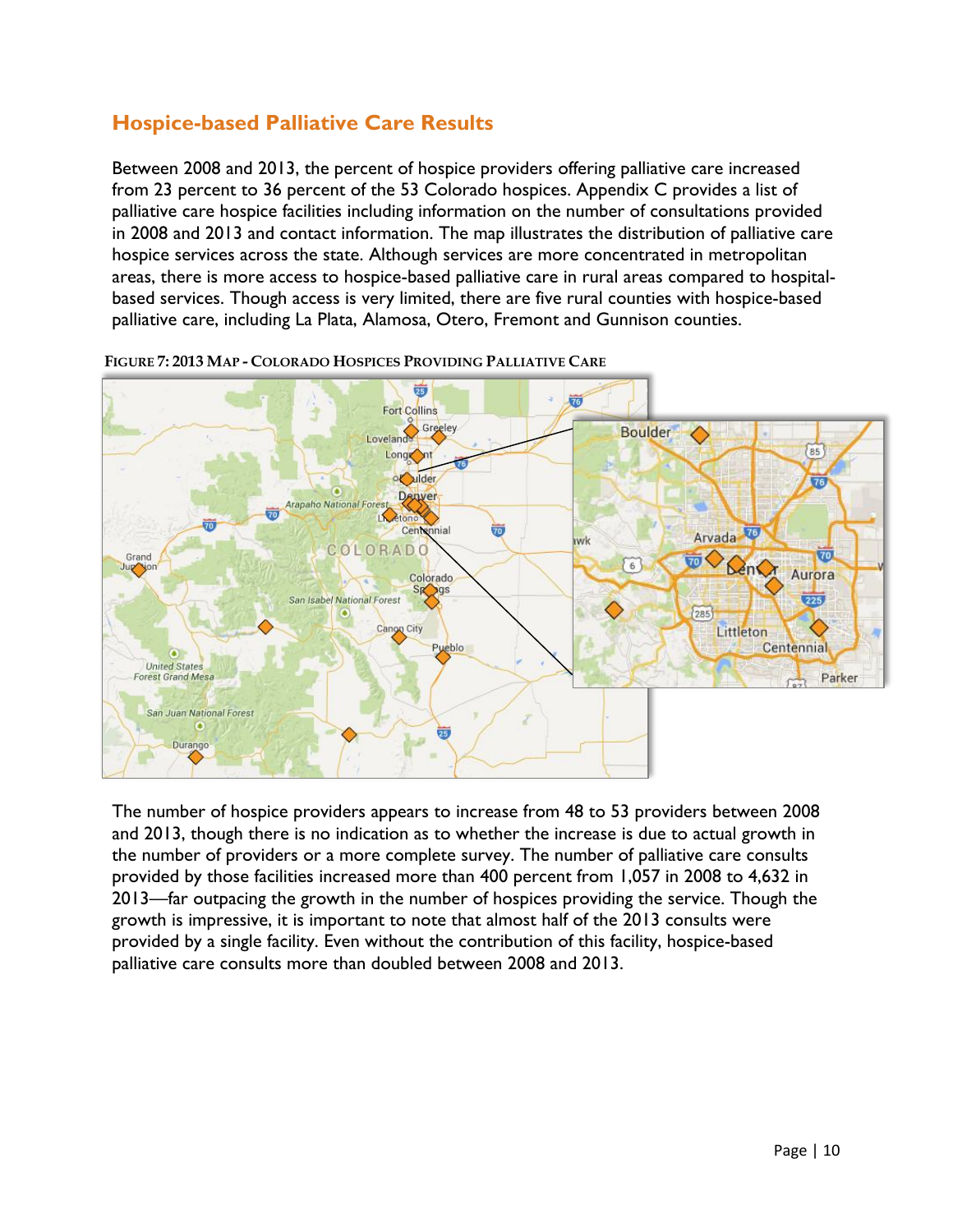**TABLE 2: SUMMARY OF HOSPICE PALLIATIVE CARE SERVICES**

| <b>Hospice Palliative Care Services</b>      | 2008     | 2013        |
|----------------------------------------------|----------|-------------|
| Number of Hospices Surveyed                  | 48       | 53          |
| Number (%) of Hospices Providing PC Services | 11(23%)  | 19(36%)     |
| Palliative Care Consults / Year              |          |             |
| Total                                        | 1,057    | 4,362       |
| Average                                      | 106      | 230         |
| Range                                        | $14-412$ | $3 - 2,032$ |

#### *Hospice Team Composition*

The composition of the hospice palliative care team has remained static over the past several years. In 2013, 74 percent of hospices reported having at least one physician or nurse certified in Hospice and Palliative Care Medicine, compared to 73 percent in 2008.



**FIGURE 8: 2013 HOSPICE PALLIATIVE CARE STAFF COMPOSITION**

Hospice palliative care team composition differs from hospital palliative care teams in several ways. Hospice palliative care has a higher percentage of dedicated physicians and strong administrative staff support, but has less diversity in the total available care team (dedicated and undedicated) compared to the care teams for hospital-based palliative care. From the survey feedback collected, it is likely that the decreased variety of staff is due to billing challenges and fewer resources overall compared to hospitals. Only 75 percent of hospice-based programs bill for their palliative care services, and of those that do, billing is primarily for physician services through Medicare Part B reimbursement. Limited billing for palliative care services in a hospice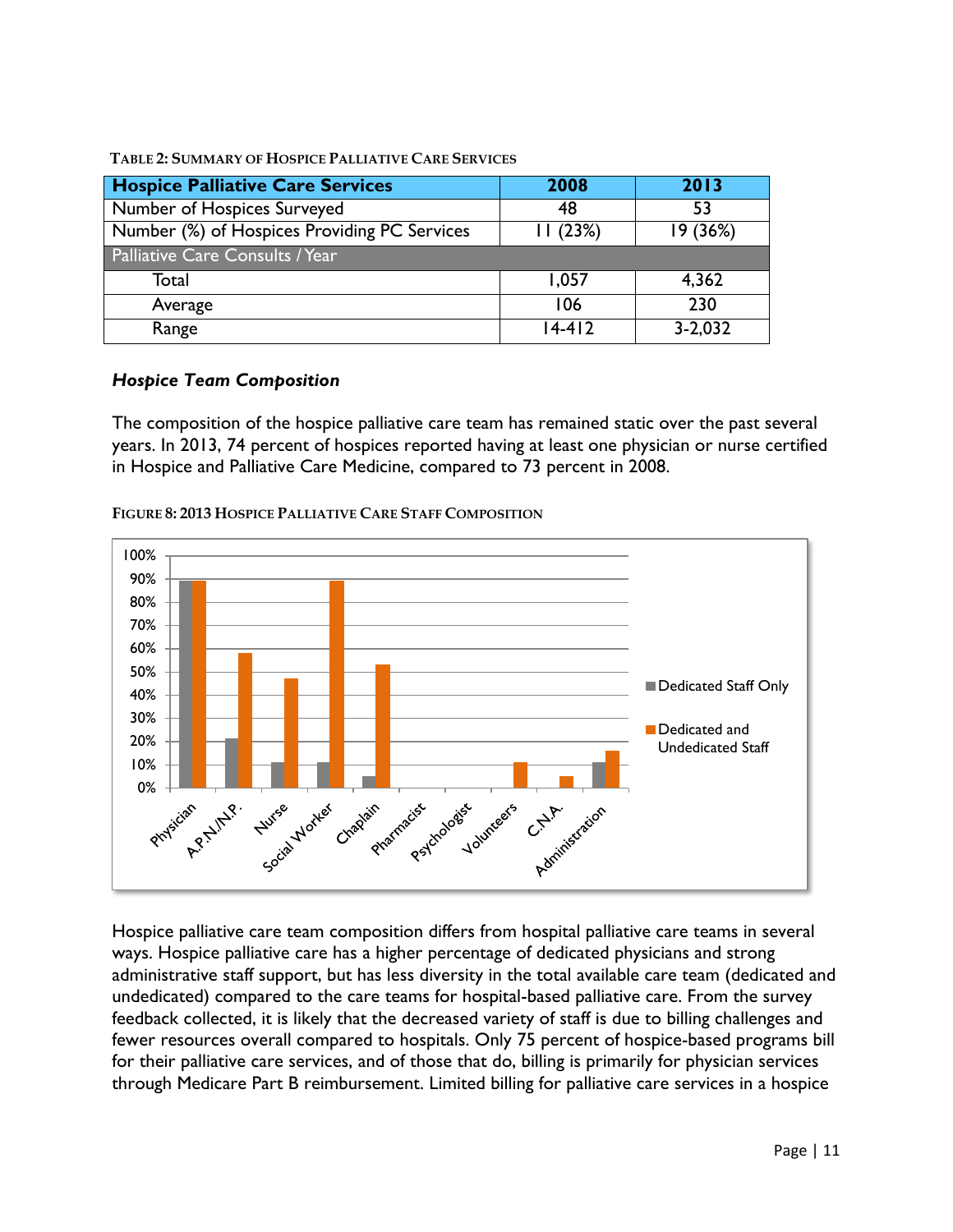setting is due to a number of factors, not limited to challenges in coding, limited authorized services, staffing and a smaller operational fund with less room for flexibility.

#### *Types and Availability of Services*

All hospice-based palliative care teams reported providing the following services:

- Discussion and clarification of goals of care
- Symptom management
- Facilitation of family meetings
- Discussion of advance directives

Hospice based palliative care programs also generally provided bereavement services to families and loved ones.

The disposition of palliative care patients in a hospice setting was tracked much more closely than in hospital settings. Across Colorado, hospice settings could account for the disposition of 92 percent of their palliative care

#### **FIGURE 9: 2013 AVAILABILITY OF HOSPICE-BASED PALLIATIVE CARE**



patients. Of that 92 percent, half were discharged to home or another facility and half passed away prior to discharge.



**FIGURE 10: POST-PALLIATIVE CARE PATIENT DISPOSITION - HOSPICE**

Hospice-based services were generally more available to patients than hospital-based palliative care. The round-the-clock nature of hospice services results in a robust infrastructure designed to provide full support and services 24 hours a day. Because of the decreased reliance on an 8-5

schedule, hospice settings are more able to provide more constant palliative care services. Many hospices depend in great part on alternative delivery methods such as telephonic and remote care that allow patients to access care at any point without having to leave their homes or have a live-in nurse. These adaptations support the provision of care at any time of day or night. Additionally, hospices tend to be smaller than the majority of Colorado hospitals, giving them some additional flexibility and adaptability of schedules.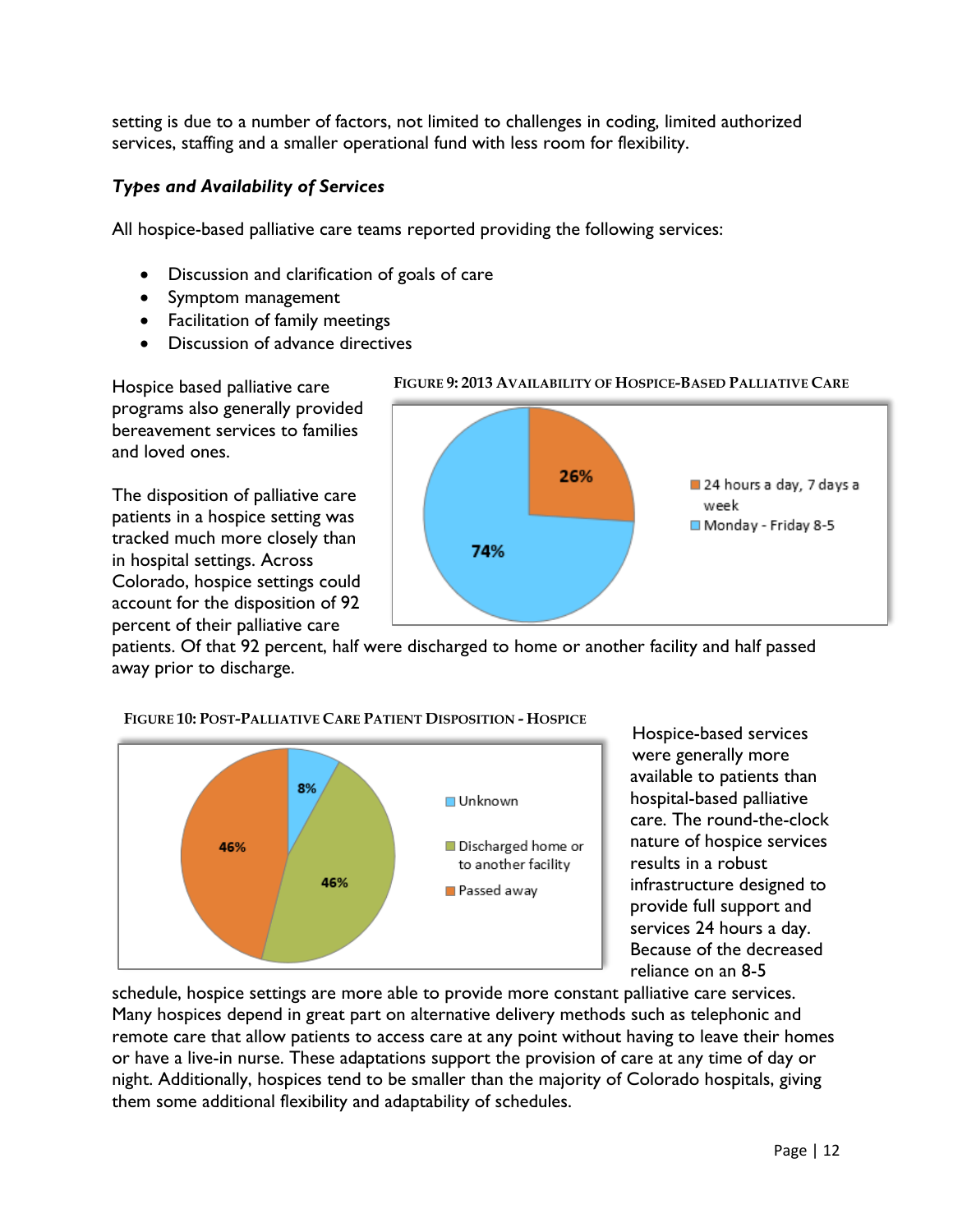### **Challenges**

The majority of hospital palliative care programs reported having strong administrative support for their programs, though both hospitals and hospices reported widespread financial challenges and most expressed a need to add staff. Financial reimbursement for palliative care continues to be a significant concern for all palliative care providers. Facilities can receive reimbursement for physician or nurse time as a standard visit, but there is little to no reimbursement mechanism to support social workers, pharmacists, chaplains and other members of a palliative care team. If a facility is utilizing a team-based approach to palliative care, the funding for those additional members has to come from other sources. Some use grant dollars to support palliative care, but most simply absorb the costs as operating costs. Interestingly, only half of the programs surveyed billed insurance companies for their palliative care services, primarily for physician or nurse practitioner time – the others were among those that considered palliative care costs as part of their operating budget or used grants to support the work.

With the challenges in reimbursement, it is surprising that the number of hospital-based consults rose so dramatically, and hospice consults also increased from 2008 to 2013. This again points to the possibility that palliative care provision is having a widespread impact on quality of care and patient well-being and is paying for itself in other ways (through reduced readmissions and ED utilization, etc.).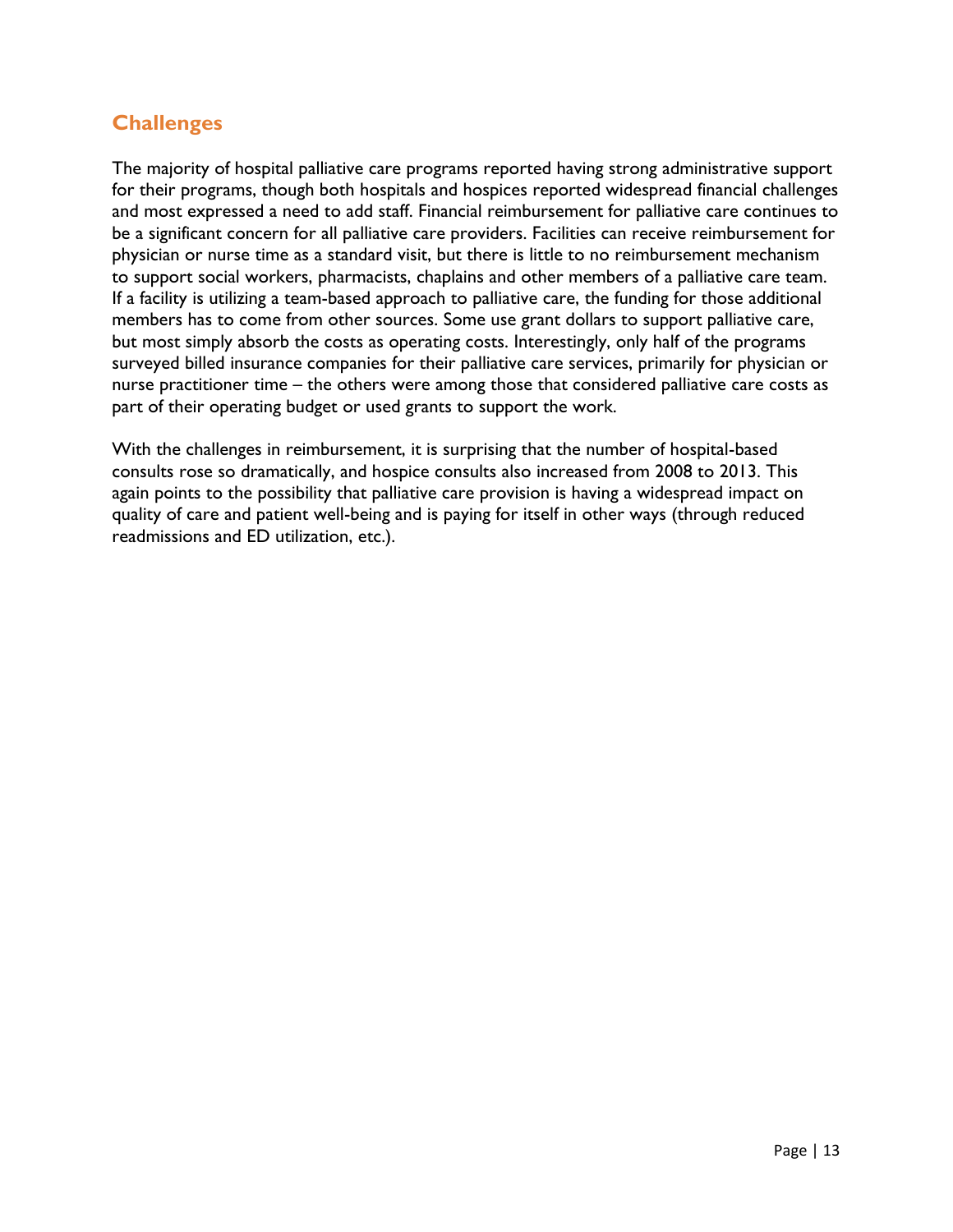### <span id="page-15-0"></span>**CONCLUSION**

Palliative care provision is growing in Colorado. The number of people receiving palliative care services has been increasing rapidly, which is a positive step towards better health, lower costs and higher quality of care across the state.

Yet, while the number of consults is growing, the number of actual providers is not. The facilities that were providing palliative care in 2008 are still providing it today, and to more people, reaffirming that some providers and facilities are seeing palliative care as a valuable service for patients and families. While these champion facilities are investing more in providing palliative care, there have been few new facilities that recognize the benefit and are developing programs of their own. In fact, in 2014, several of the hospices that were providing palliative care at the time of this survey have eliminated or drastically reduced their palliative care programs due to the costs of maintaining the program and inadequate reimbursement for services.

Looking at the map of all palliative care providers (i.e., both hospice and hospital) in the state below, the distribution of access to palliative care is uneven, with extensive availability on the Front Range and little to no availability elsewhere in the state. Only five of Colorado's 47 rural and frontier counties have any access to palliative care services from a hospital or hospice facility.

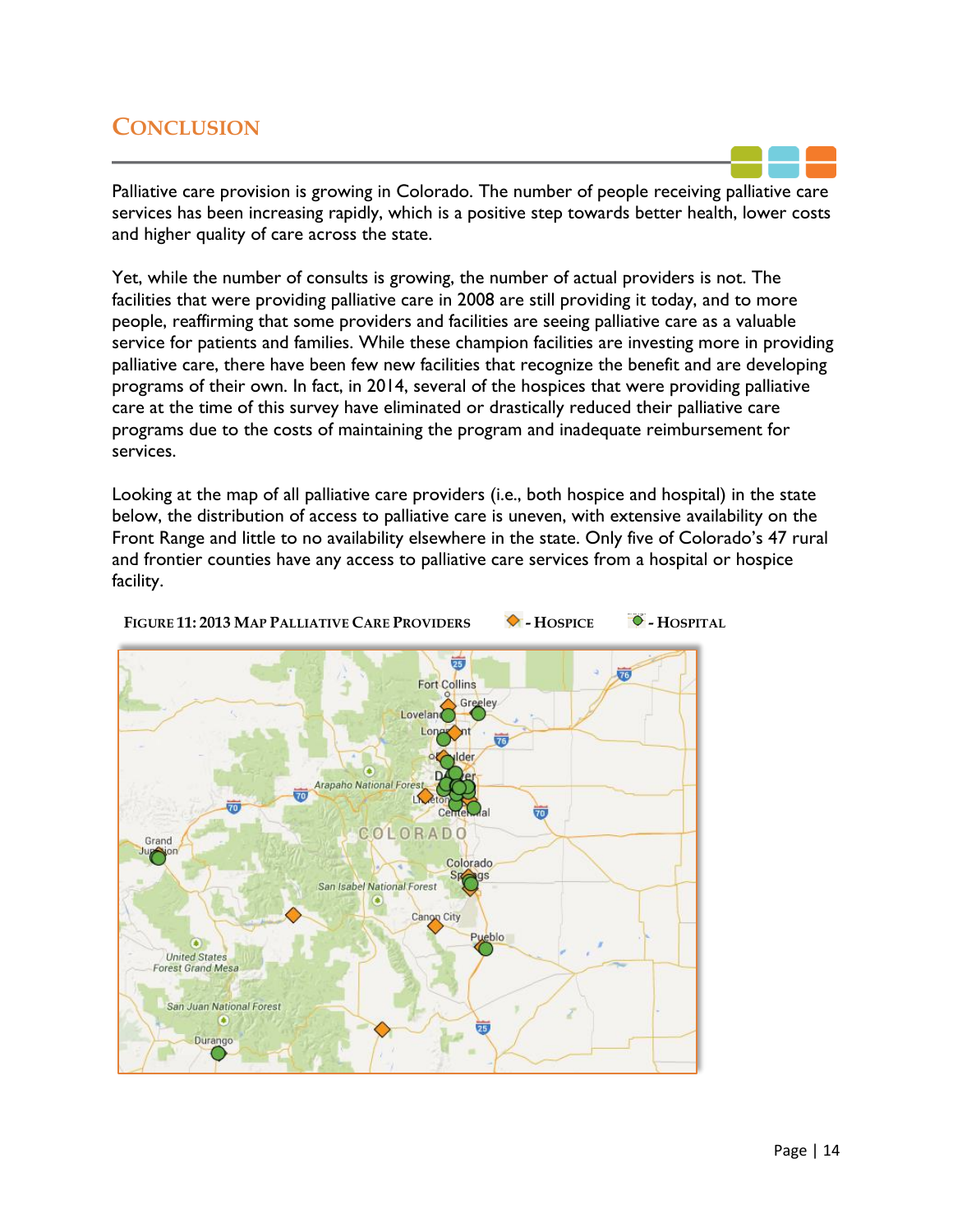### <span id="page-16-0"></span>**RECOMMENDATIONS**

#### **Reimbursement**

Limited growth in the number of providers of palliative care may be due in part to the significant challenges involved with getting adequate reimbursement for palliative care services. It is possible to bill for physician and nurse time to some extent, but a large portion of the services provided in palliative care are delivered by other health care professionals who are currently unable to bill directly for their services.

Results indicate that, in large part, reimbursement drives the structure and availability of palliative care teams and amount of care provided in both hospital and hospice settings. Hospice palliative care has a higher percentage of dedicated physicians and strong administrative staff support, but has less diversity in the total available care team (dedicated and undedicated) compared to the care teams for hospital-based palliative care. It is likely that the decreased variety of staff is due to billing challenges and fewer resources overall compared to hospitals. Many benefit plans to not recognize an independent need for palliative care, and, as a result, do not reimburse for services. Neither Medicare nor Colorado Medicaid recognize an independent palliative care benefit for adults and do not reimburse for substantial services apart from physician time. Colorado Medicaid does have a waiver for a children's palliative care benefit, but the program has received criticism for low reimbursement rates and resulting low physician participation.

Limitations in reimbursement have also had a chilling effect on what services can be offered and to which patients. To be most effective, palliative care should be provided by a multi-disciplinary care team. Lack of standard reimbursement to support a team-based approach has resulted in the development of palliative care programs that are designed around dollars rather than around patients. Hospitals, with their relatively diverse services and funding streams, often have more discretionary resources than hospices, giving hospitals more freedom to allocate unreimbursed staff resources than hospices. In fact, since this survey was originally conducted, more than one hospice in Colorado has dropped their palliative care program because of issues of sustainability.

Addressing the financial concerns related to palliative care is a major problem both here in Colorado and across the nation. There has been little interest in reimbursement for palliative care services from private and public insurers. This hesitation may be due, in part, to the lack of solid evidence demonstrating the health and cost benefits of palliative care. In Colorado, CIVHC and several partners are in the process of analyzing data from the Colorado All Payer Claims Database to determine the impact of palliative care services on utilization and cost. Results of the analysis may be utilized to encourage reimbursement by demonstrating a return on investment.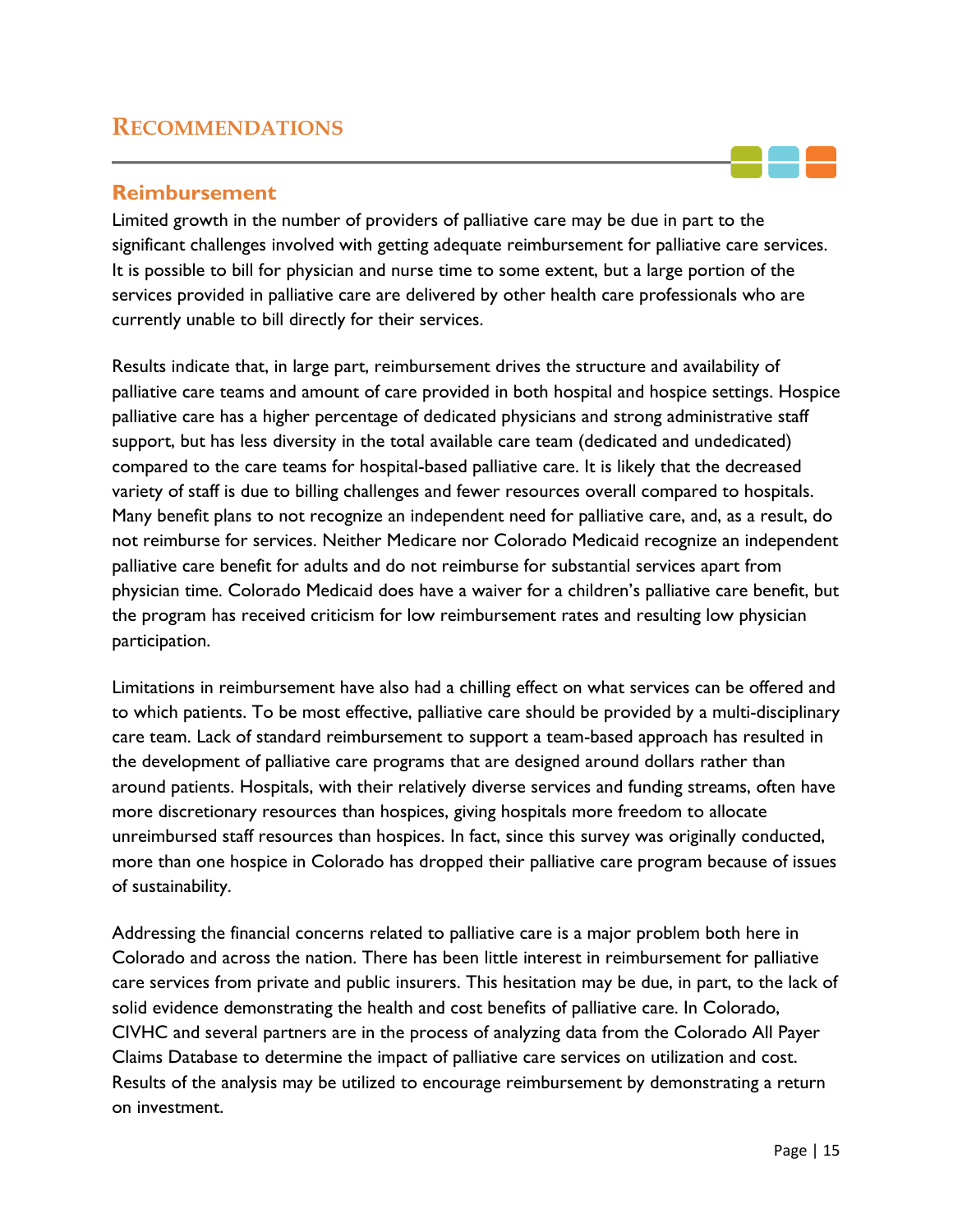While there has been some research into the physical benefits that can accrue from palliative care (such as the study finding a survival benefit from palliative care in patients with metastatic non-small-cell-lung-cancer; Temel, 2010), most published research doesn't distinguish palliative care from hospice care and tends to treat palliative care as pre-hospice care for those not ready to qualify for the Medicare hospice benefit. Without distinguishing the bulk of palliative care as a service distinct from hospice, research can fail to capture the value of early palliative care for anyone suffering from a severe illness. Chronic Obstructive Pulmonary Disease (COPD) symptoms, for example, typically have a cyclical nature with many peaks and valleys that last for years before the patient can truly be considered to be at the end of life. Palliative care can be beneficial throughout a COPD patient's entire life, rather than just in the endstages, and it is in this interim role that palliative care is under-researched.

In response to this gap in data, the National Institute of Nursing Research has helped create a Palliative Care Research Collective at the University of Colorado at Denver and Duke University to support and encourage high quality research on the benefits of palliative care in order to advance the science and understanding of the practice.

### **Cultural Perceptions**

In addition to the lack of research, there is a persistent cultural perception that palliative care is akin to hospice – a last ditch effort to preserve comfort at the end of life when treatment options have been exhausted. There is little understanding of palliative care as the larger whole and hospice care as a specific sub-set of palliative care. While there is a definite role for palliative care at the end of life, the reach of palliative care goes well beyond hospice and endof-life. The misperception of what palliative care can be is prevalent across the care continuum, from policy-makers to providers and patients. There is no one sector creating barriers to expanded care – the barriers come from all direction and it will require significant cultural change in order to break those barriers down.

There are efforts underway across the country to try to find ways to begin changing the cultural perceptions of palliative care. Some of these efforts focus on the research and data surrounding the practice and aim to change perceptions from an analytical standpoint, hoping that the financial return on investment will drive reimbursement and reimbursement will drive an increase in services. Other efforts, such as Respecting Choices from the Gundersen Health System in La Crosse, WI and a similar effort in Madison, WI from the Wisconsin Medical Society, work to tackle one piece of the palliative care conundrum at a time from the patient and the provider perspective. Advance care planning is one way to start educating providers, patients and families that there are choices available when it comes to the way we receive care and what care we receive. This type of work starts to lift the curtain on the mystery of palliative care and can be used as a first step in changing the way we talk about palliative care.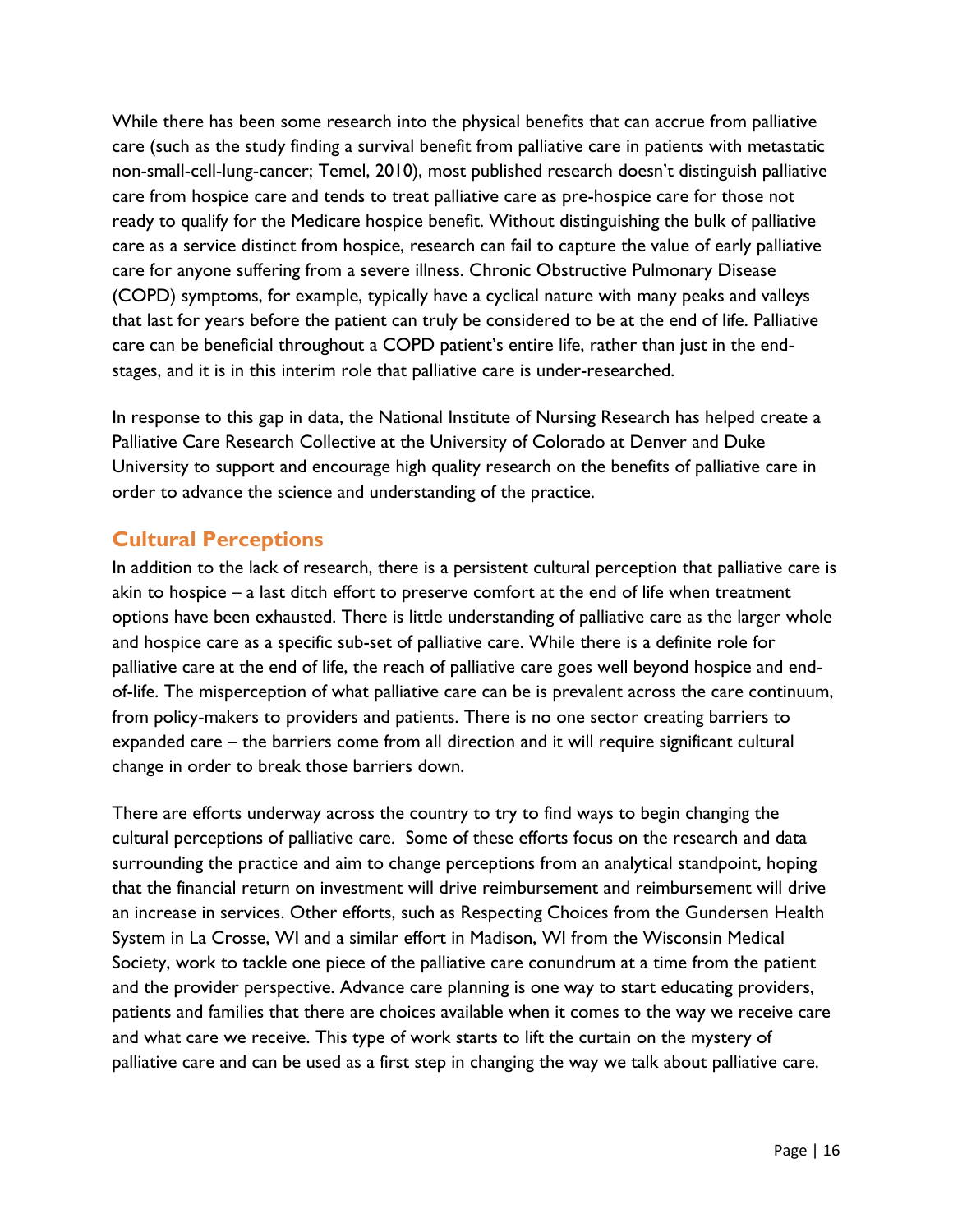### **Policy**

On a policy level, over the past few years the Colorado Center for Hospice and Palliative Care worked with CIVHC and the Life Quality Institute to develop a definition (included in the Executive Summary and Survey Methodology section) and quality standards for incorporation in the Colorado state licensing regulations for hospitals and health care facilities. The definition and standards were adopted in January 2014 and became effective in March 2014. As these standards are enforced they will help to standardize the practice of palliative care and bring consistency to the field. Establishing a minimum level of quality for palliative care provision can only support those that can benefit from the service. Unfortunately, at the time of this writing, there is no enforcement mechanism contemplated for the new regulations. Until funding is available to support their enforcement, the regulations are little more than words on paper.

Access to palliative services is challenging for those in urban Colorado, but they are virtually impossible for rural patients to access. The combination of the lack of reimbursement with provider shortages and resource scarcity in many of our rural areas means that palliative care services are unlikely to be a priority for those providing services. State incentives for the development of programs targeting rural communities may be one way to encourage developing capacity in those underserved areas.

#### **Summary**

Too often the term palliative care is considered synonymous with hospice or end-of-life care, when in reality, it is a supportive service that is designed to help individuals with a large range of serious illness and comorbidities. The lack of knowledge about the appropriate time and situation to initiate palliative care, the inconsistent understanding about what palliative care is and should be, and inadequate financial reimbursement for the provision of services are preventing thousands of patients, families and caregivers from gaining better health and higher quality care. It's not just the recipients of the care who need to be better informed about how to access it – providers also need to be educated regarding what palliative care actually means and what it can do for their patients.

Through combined research, policy, education, payment and practical approaches, palliative care services could be expanded across the Colorado to help improve health and the quality of care while bending the cost curve. CIVHC remains committed to informing those conversations with data and information and convening organizations to move the needle on palliative care services in our state. As mentioned, CIVHC is currently working with partners in the state to use data from the CO APCD to examine both the costs associated with providing palliative care and the cost savings realized from its provision. Armed with this information, CIVHC and our palliative care partners will be able to start making strong arguments for the expansion of palliative care to improve the well-being of Coloradans.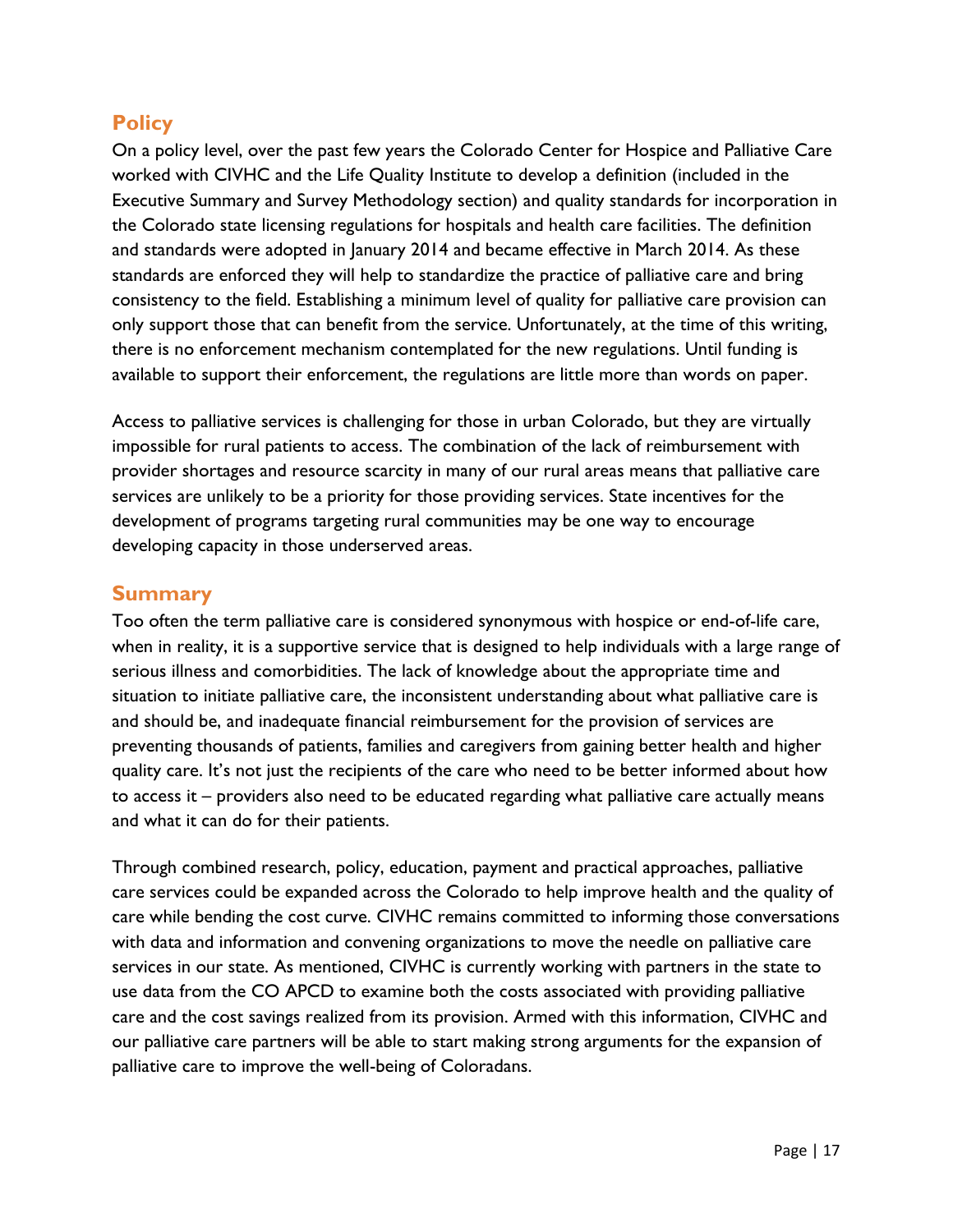### <span id="page-19-0"></span>**APPENDIX A: 2013 SURVEY QUESTIONS**

### **Telephone Survey Questions**

- 1. Provider name and contact information.
- 2. Palliative care service name and contact information.
- 3. Do you have a Palliative Care Program in place (separate from the Medicare Hospice Benefit)?
	- a. If no, to whom do you refer patients to for this type of care?
- 4. When was your Palliative Care Program established, and when was your first patient served?
- 5. Please describe the organization of your Palliative Care Program:
	- a. Name and discipline of program -\*leadership. What is the reporting structure in your organization for Palliative Care?
	- b. What disciplines participate in the program (e.g., physicians, nurses, social work, chaplain, etc.), and how many FTEs are represented by each?
	- c. How many of your physicians and nurses are Board Certified in Hospice & Palliative Medicine?
	- d. Where are services provided Inpatient consultation service, outpatient clinic, homecare?
	- e. To whom does your program report to within the organization?
	- f. Is your program available 24/7/365?
	- g. Does your program have Joint Commission Advanced Certification in Palliative Care? If not, are you considering it?
- 6. Please describe your Palliative Care Program patient services:
	- a. How many patients received palliative care services in 2012?
	- b. What services are provided to patients (e.g., goals of care, bereavement, symptom management, family meetings, ADs, etc.). Is MOST being used, and if so is it being brought in from the outside as well as initiated from the inside? Is the MOST form useful? Any recommended changes?
	- c. What conditions / diagnoses are eligible to receive palliative care consultation and what conditions / diagnoses are most frequently served?
	- d. What services most frequently provide referrals to your program where are the majority of your patients from (e.g., oncology, intensive care, emergency department, etc.)?
	- e. What percentage of your patients are discharged deceased? To hospice? To outpatient palliative care? Other?
- 7. Please describe financial aspects of your Palliative Care Program:
	- a. Does your program have both administrative and financial support?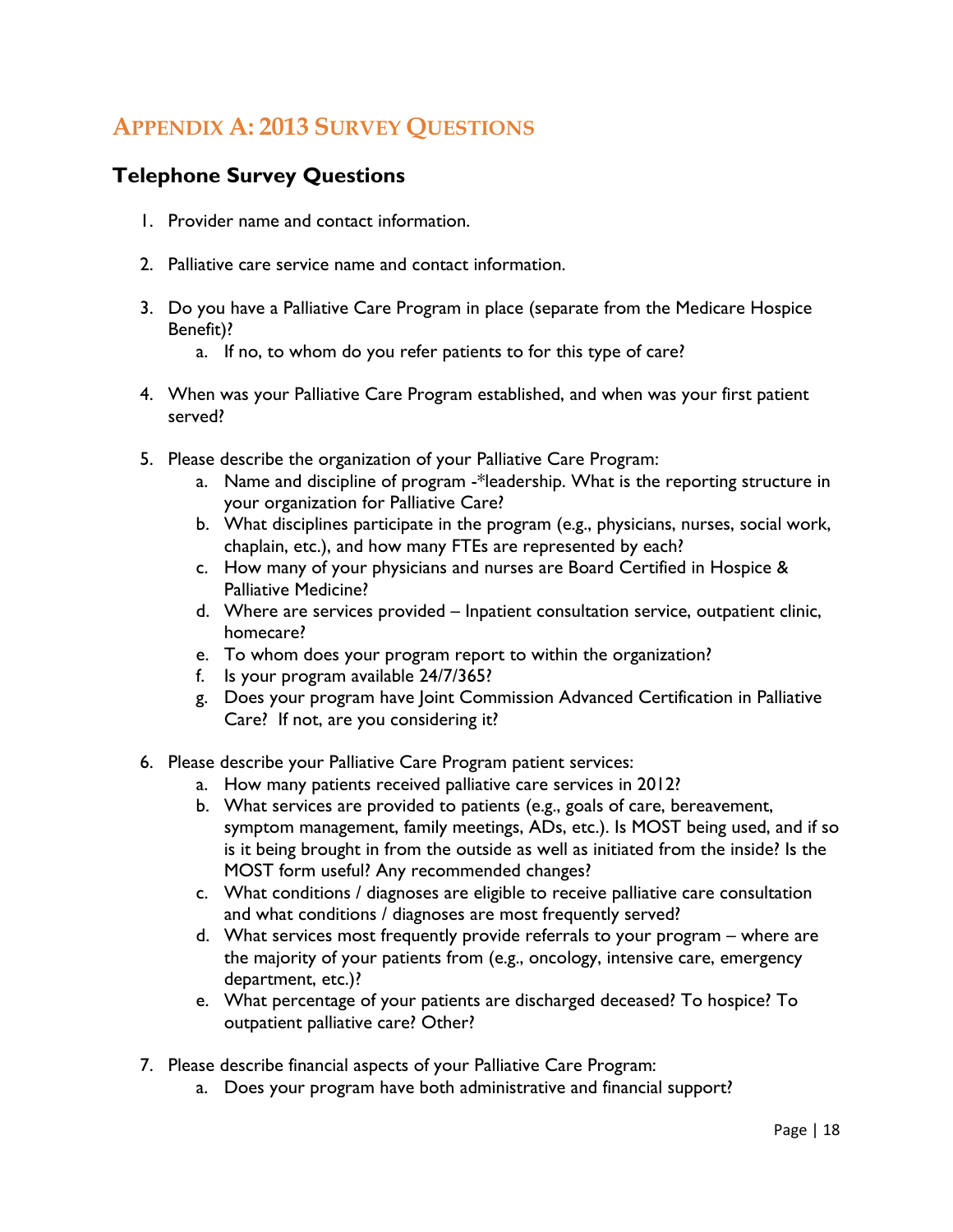If not, what's missing?

- b. Do you bill for palliative care services? Who bills and who gets billed (e.g., Medicare, Medicaid, commercial payors, etc.)?
- c. How are palliative care services billed (e.g., by physician, APN, hospital, ICD-9 symptom codes vs. billing by time)?
- d. Do you use the V66.7 code (encounter for palliative care) in your billing?
- e. What percentage of your program expenses are paid for by direct care billing?
- f. Are statistics collected / reported on cost savings / cost avoidance to the hospital? If so, approximately how much is saved per year?
- 8. Please describe outcome measures for your Palliative Care Program:
	- a. What metrics does your program use to track success (e.g., patient satisfaction survey, etc.)?
	- b. Are there annual reviews of your program? Are there quality projects or programs monitoring the effectiveness of your program?
	- c. What percentage of patients have advance directives both in and outside of your program?
	- d. Where has your program had the greatest impact (e.g., increasing use of advance directives, decreased critical care LOS, cost savings, increased hospice referrals, etc.)?
- 9. Please describe the relationship between your Palliative Care Program and local hospices:
	- a. How many hospices does your program work with / refer to?
	- b. If your program works collaboratively with local hospices, please describe how services are divided between your program and hospice.
- 10. Outside of your program and local hospitals and hospices, who else in your community provides palliative care services?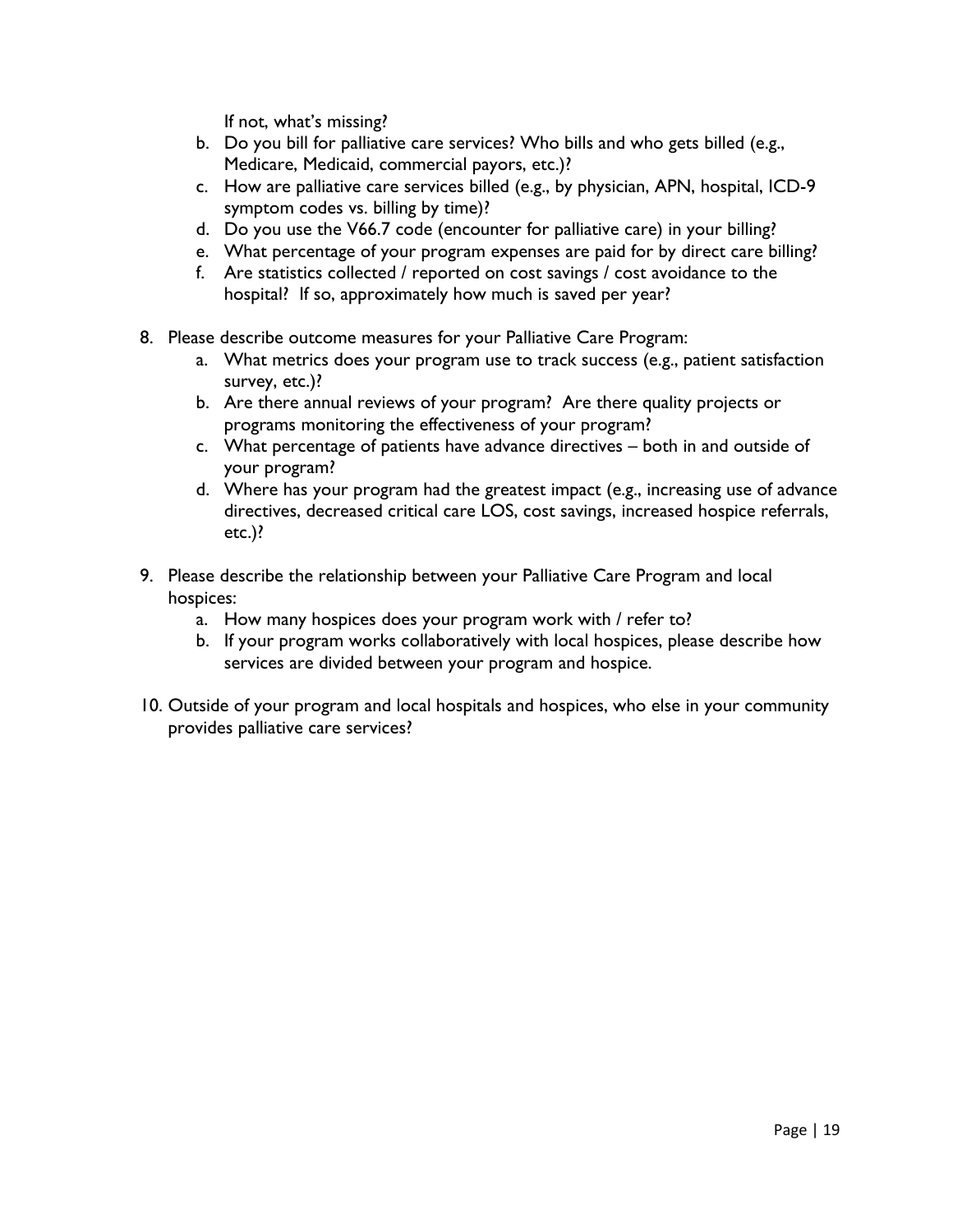### **APPENDIX B: 2013 COLORADO HOSPITAL PALLIATIVE CARE PROVIDERS**

# -61 **CIVHC**

CENTER FOR IMPROVING **VALUE IN HEALTH CARE** 

Sorted by 2013 Number of Palliative Care Consults, v. 10/21/13

**Contact Information and Survey Summary** 

<span id="page-21-0"></span>

| Hospital /                | <b>City</b>    | <b>Palliative</b>                                                                 | 2008                     | 2013                     | <b>2011 ICD9</b>             | 2013 Hospital     | <b>2013 AHA</b>       |
|---------------------------|----------------|-----------------------------------------------------------------------------------|--------------------------|--------------------------|------------------------------|-------------------|-----------------------|
| <b>Provider</b>           |                | Care                                                                              | <b>Phone</b>             | <b>Phone</b>             | V66.7                        | <b>Registered</b> | <b>Survey</b> /       |
|                           |                | <b>Contact</b>                                                                    | Survey #                 | Survey #                 | <b>Encounter</b>             | w/CAPC's          | <b>CAPC PC</b>        |
|                           |                |                                                                                   | of PC<br><b>Consults</b> | of PC<br><b>Consults</b> | w/PC Code;<br><b>N Codes</b> | <b>Get PC</b>     | <b>Report</b><br>Card |
| Northern                  | Greeley        | Northern Colorado Palliative Care                                                 | <b>NA</b>                | 1,800                    | <b>Yes, 120</b>              | Yes               | Yes                   |
| Colorado Medical          |                | Program - Robert Fried, Medical                                                   |                          |                          |                              |                   |                       |
| Center                    |                | Director (970) 352-4121                                                           |                          |                          |                              |                   |                       |
| Exempla Saint             | Denver         | Exempla St. Joseph Palliative Care                                                | 720                      | 1,272                    | <b>Yes, 49</b>               | <b>Yes</b>        | Yes                   |
| Joseph Hospital           |                | Program - Jeff Manuel, MD<br>(303) 746-9197 (303) 548-1697                        |                          |                          |                              |                   |                       |
| Centura Health--          | Pueblo         | St. Mary Corwin Palliative Care Program                                           | 100                      | 930                      | <b>Yes, 60</b>               | Yes               | <b>No</b>             |
| St. Mary Corwin           |                | Durelle Jones, Program Manager                                                    |                          |                          |                              |                   |                       |
| <b>Medical Center</b>     |                | $(719)$ 557-5215                                                                  |                          |                          |                              |                   |                       |
| Centura Health--          | Lakewood       | St. Anthony Palliative Care Program                                               | $\overline{112}$         | 840                      | <b>Yes, 147</b>              | <b>Yes</b>        | Yes                   |
| St. Anthony               |                | Chester Dreiman, MD - Medical Director                                            |                          |                          |                              |                   |                       |
| Hospital                  |                | (720) 321-7393                                                                    | <b>NA</b>                | 810                      | <b>Yes, 43</b>               | Yes               | <b>Yes</b>            |
| Exempla Good<br>Samaritan | Lafayette      | Good Samaritan Palliative Care Program<br>Tiffany Malin, Social Worker (303) 689- |                          |                          |                              |                   |                       |
| <b>Medical Center</b>     |                | 5253                                                                              |                          |                          |                              |                   |                       |
| Centura Health--          | Colorado       | Penrose Hospital (PH) Palliative Care                                             | 230                      | 770                      | <b>Yes, 224</b>              | <b>Yes</b>        | Yes                   |
| Penrose-St.               | <b>Springs</b> | Program - Ginny Davis, Program Manager                                            |                          |                          |                              |                   |                       |
| Francis Health            |                | $(719)$ 776-5746                                                                  |                          |                          |                              |                   |                       |
| <b>Services</b>           |                | St. Francis Medical Center (SFMC)<br>Palliative Care Program - Katie Lammi,       |                          |                          |                              |                   |                       |
|                           |                | Program Manager (719) 571-5010                                                    |                          |                          |                              |                   |                       |
| <b>VA Hospital</b>        | Aurora         | VA Palliative Care Program - Cari Levy,                                           | <b>NA</b>                | 750                      | <b>No</b>                    | <b>No</b>         | <b>No</b>             |
|                           |                | MD (303) 399-8020                                                                 |                          |                          |                              |                   |                       |
| Memorial                  | Colorado       | Memorial Hospital Central & North                                                 | 425                      | 648                      | Yes, 224                     | Yes               | Yes                   |
| Hospital Central          | <b>Springs</b> | Palliative Care Program - Jim Himberger,                                          |                          |                          |                              |                   |                       |
| Children's'               |                | Program Manager (719) 365-2567                                                    |                          | 618                      |                              | Yes               |                       |
| Hospital                  | Aurora         | Childrens' Palliative Care Program - Brian<br>Greffe, MD, or Nancy King, RN       | <b>NA</b>                |                          | <b>No</b>                    |                   | <b>No</b>             |
|                           |                |                                                                                   |                          |                          |                              |                   |                       |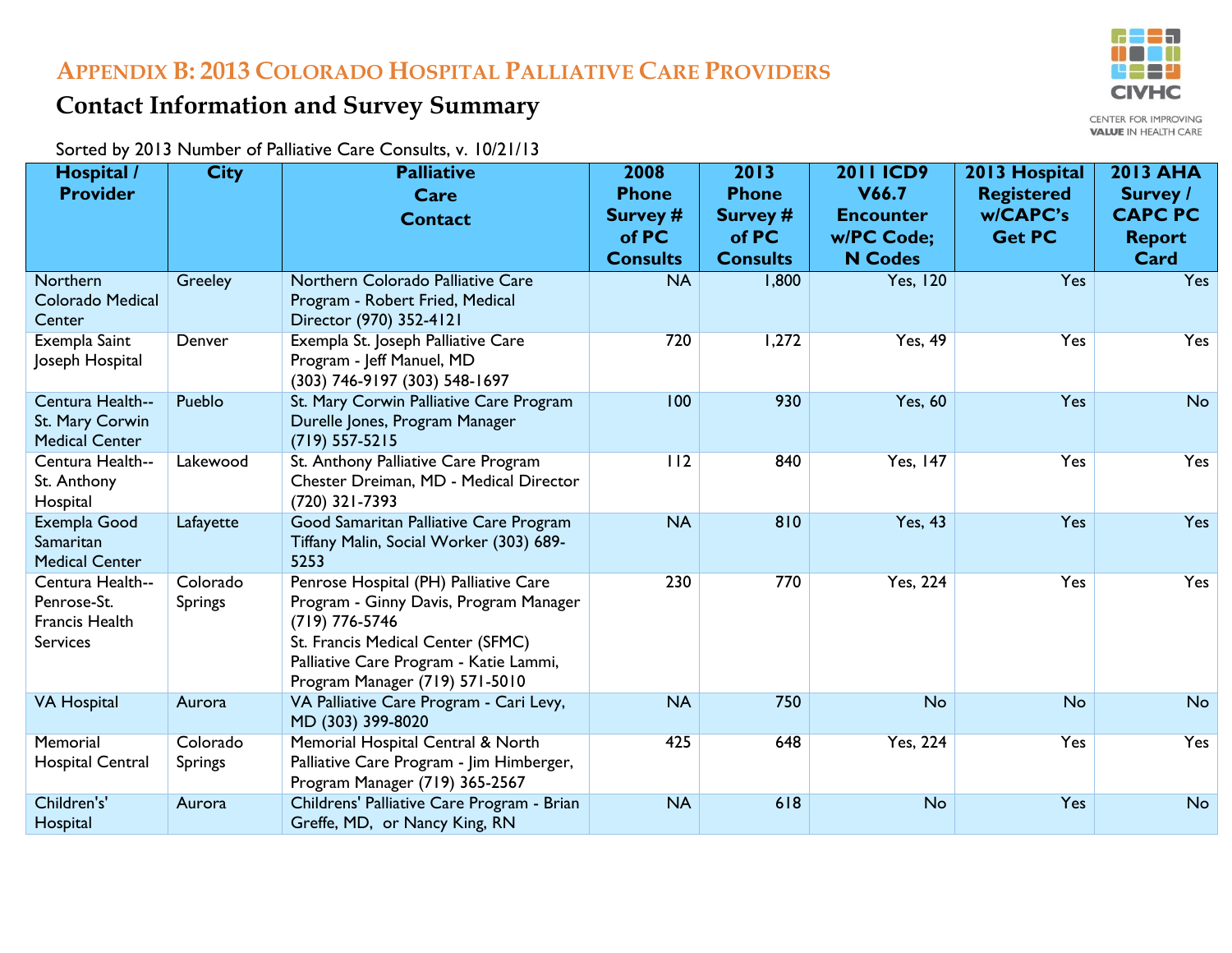| Hospital /<br><b>Provider</b>                                  | <b>City</b>        | <b>Palliative</b><br>Care<br><b>Contact</b>                                                                                                 | 2008<br><b>Phone</b><br><b>Survey #</b><br>of PC<br><b>Consults</b> | 2013<br><b>Phone</b><br>Survey #<br>of PC<br><b>Consults</b> | <b>2011 ICD9</b><br>V66.7<br><b>Encounter</b><br>w/PC Code;<br><b>N Codes</b> | 2013 Hospital<br><b>Registered</b><br>w/CAPC's<br><b>Get PC</b> | <b>2013 AHA</b><br><b>Survey</b> /<br><b>CAPC PC</b><br><b>Report</b><br>Card |
|----------------------------------------------------------------|--------------------|---------------------------------------------------------------------------------------------------------------------------------------------|---------------------------------------------------------------------|--------------------------------------------------------------|-------------------------------------------------------------------------------|-----------------------------------------------------------------|-------------------------------------------------------------------------------|
| Association                                                    |                    | $(720)$ 777-6787<br>Centura Health at Home--Butterfly<br>Program - Karen Dolph, (303) 561-5270                                              |                                                                     |                                                              |                                                                               |                                                                 |                                                                               |
| University of<br>Colorado<br>Hospital<br>Anschutz<br>Inpatient | Aurora             | University of Colorado Palliative Care<br>Program Harri Brackett (720) 848-0000<br>Jeanie Youngwerth, MD (720) 848-6799                     | 284                                                                 | 550                                                          | <b>Yes, 268</b>                                                               | <b>Yes</b>                                                      | Yes                                                                           |
| <b>Medical Center</b><br>of Aurora                             | Aurora             | Medical Center of Aurora Palliative Care<br>Program - Kate Norton (303) 873-5795                                                            | <b>NA</b>                                                           | 410                                                          | <b>Yes, 225</b>                                                               | Yes                                                             | Yes                                                                           |
| Centura Health--<br>St. Anthony<br>North Hospital              | Westminster        | St. Anthony North Palliative Care<br>Program - Laurie DeLalio (303) 561-5254                                                                | 80                                                                  | 373                                                          | <b>Yes, 85</b>                                                                | <b>Yes</b>                                                      | No                                                                            |
| Mercy Regional<br><b>Medical Center</b><br>(Centura)           | Durango            | Mercy Palliative Care Program - Dan<br>Keuning (970) 382-2000                                                                               | <b>NA</b>                                                           | 325                                                          | <b>Yes, 58</b>                                                                | Yes                                                             | <b>Yes</b>                                                                    |
| Presbyterian/St.<br>Luke's Medical<br>Center                   | Denver             | Presbyterian/St. Luke's Palliative Care<br>Program - Mike Murray (303) 839-6458                                                             | $\overline{10}$                                                     | 293                                                          | <b>Yes, 92</b>                                                                | <b>Yes</b>                                                      | No                                                                            |
| National Jewish<br>Health                                      | Denver             | National Jewish Palliative Care Program<br>Bronwyn (Mary) Long, CNS (303) 388-<br>4461                                                      | <b>NA</b>                                                           | 260                                                          | <b>No</b>                                                                     | <b>No</b>                                                       | <b>No</b>                                                                     |
| St. Mary's<br>Hospital and<br><b>Medical Center</b>            | Grand<br>Junction  | St. Mary's Palliative Care Program<br>Norma Pike, Program Administrator<br>(970) 260-4530                                                   | <b>NA</b>                                                           | 203                                                          | Yes, 117                                                                      | No                                                              | No                                                                            |
| <b>Boulder</b><br>Community<br>Hospital                        | <b>Boulder</b>     | <b>Boulder Community Hospital Palliative</b><br>Care Program - Connie Holden, Director<br>Oncology Services, ICU, Medical (720)<br>854-7340 | 100                                                                 | 160                                                          | <b>Yes, 74</b>                                                                | Yes                                                             | <b>No</b>                                                                     |
| North Suburban<br><b>Medical Center</b>                        | Thornton           | North Suburban Palliative Care Program<br>Carol Barrett (303) 450-3551                                                                      | NA                                                                  | 158                                                          | <b>Yes, 90</b>                                                                | <b>Yes</b>                                                      | Yes                                                                           |
| Exempla Lutheran<br><b>Medical Center</b>                      | <b>Wheat Ridge</b> | Exempla Lutheran Palliative Care<br>Program - Patricia Rodriguez,                                                                           | <b>NA</b>                                                           | 123                                                          | <b>Yes, 174</b>                                                               | Yes                                                             | Yes                                                                           |

Page | 21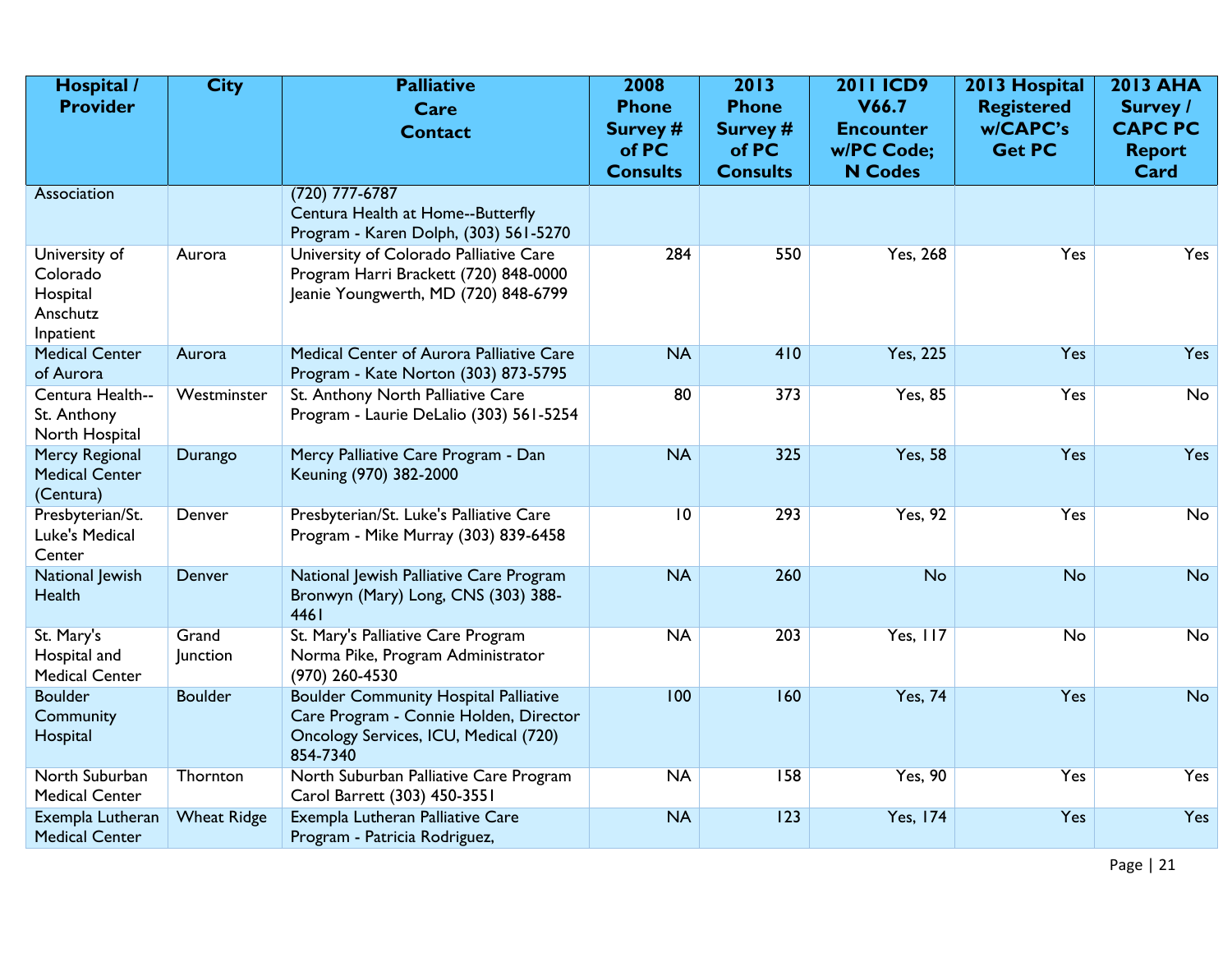| Hospital /<br><b>Provider</b> | <b>City</b> | <b>Palliative</b><br>Care<br><b>Contact</b>                                                           | 2008<br><b>Phone</b><br>Survey #<br>of PC<br><b>Consults</b> | 2013<br><b>Phone</b><br>Survey #<br>of PC<br><b>Consults</b> | <b>2011 ICD9</b><br>V66.7<br><b>Encounter</b><br>w/PC Code;<br><b>N</b> Codes | 2013 Hospital<br><b>Registered</b><br>w/CAPC's<br><b>Get PC</b> | <b>2013 AHA</b><br><b>Survey</b> /<br><b>CAPC PC</b><br><b>Report</b><br>Card |
|-------------------------------|-------------|-------------------------------------------------------------------------------------------------------|--------------------------------------------------------------|--------------------------------------------------------------|-------------------------------------------------------------------------------|-----------------------------------------------------------------|-------------------------------------------------------------------------------|
|                               |             | Administrative Coordinator (303) 403-<br>7281                                                         |                                                              |                                                              |                                                                               |                                                                 |                                                                               |
| Longmont United<br>Hospital   | Longmont    | Longmont Palliative Care Program<br>Adrian Edwards-Goodby, NP & Director<br>of Program (303) 485-4380 | <b>NA</b>                                                    | 100                                                          | Yes, 51                                                                       | Yes                                                             | Yes                                                                           |
| <b>Rose Medical</b><br>Center | Denver      | Rose Medical Center Palliative Care<br>Program - Diana Manchak (303) 320-<br>7398                     | 30                                                           | 50                                                           | <b>Yes, 73</b>                                                                | Yes                                                             | <b>Yes</b>                                                                    |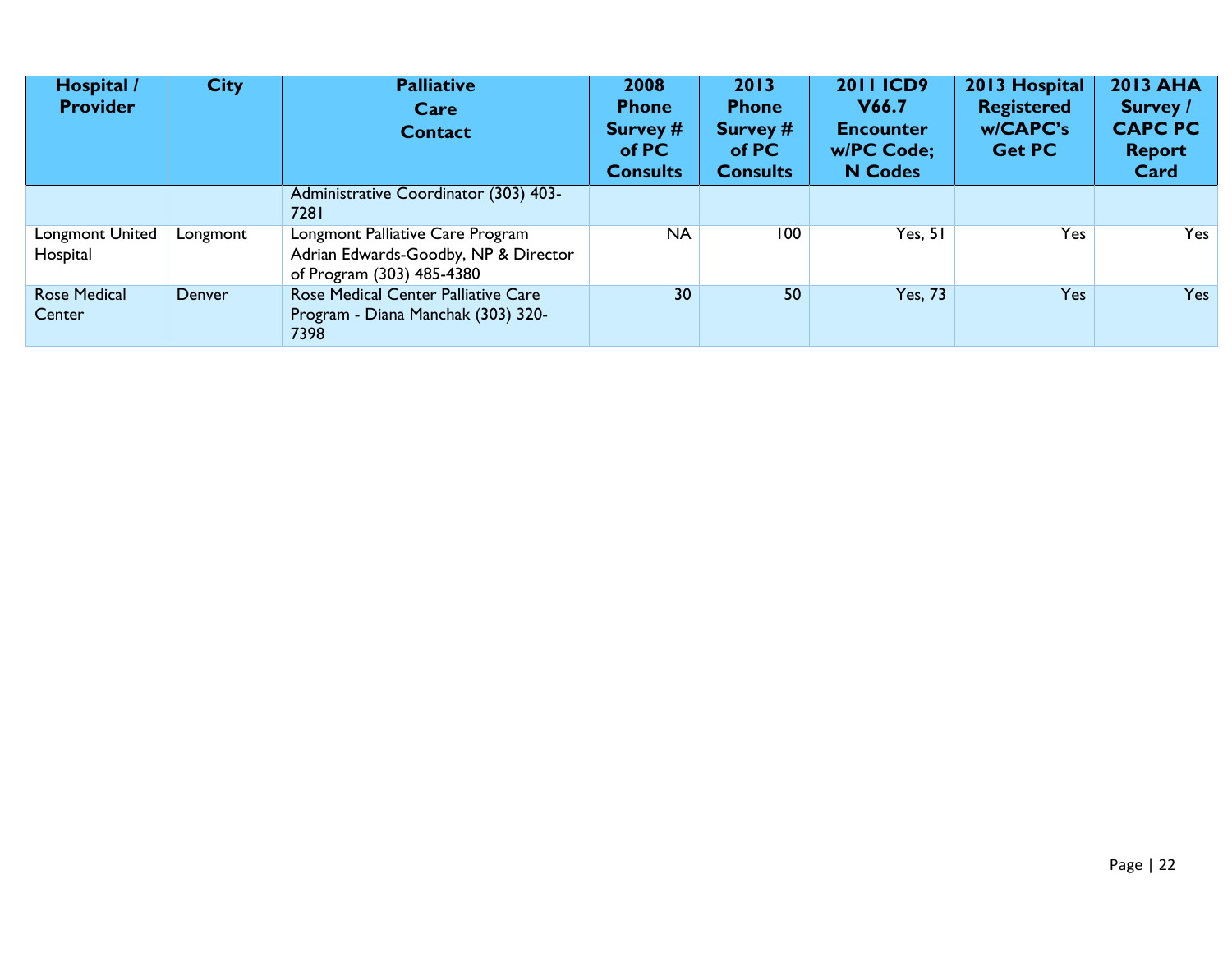### **APPENDIX C: 2013 COLORADO HOSPICE PALLIATIVE CARE PROVIDERS**

### **Contact Information and Summary**

Sorted by 2013 Number of Palliative Care Consults, v. 10/21/13

<span id="page-24-0"></span>

| <b>Hospice</b>                          | <b>City</b>         | <b>Palliative Care</b>                                        | 2008 # of          | 2013 # of PC    |
|-----------------------------------------|---------------------|---------------------------------------------------------------|--------------------|-----------------|
| <b>Provider</b>                         |                     | <b>Contact</b>                                                | <b>PC Consults</b> | <b>Consults</b> |
| Denver Hospice, The                     | Denver              | Optio Health Services (Palliative Care) - Beth Ryan, Director | 140                | 2,032           |
|                                         |                     | of Optio Health Services(303) 398-6241                        |                    |                 |
| Pikes Peak Hospice & Palliative Care    | Colorado            | Pikes Peak Palliative Care Program - Dan Schroeder or Nat     | 412                | 541             |
|                                         | <b>Springs</b>      | Timmons, MD (719) 633-3400                                    |                    |                 |
| Halcyon Hospice & Palliative Care       | Mead                | Halcyon Hospice & Palliative Care - Kaylee Jennings, Care     | <b>NA</b>          | 330             |
|                                         |                     | Coordinator/Social Worker (303) 329-6870                      |                    |                 |
| Hospice of Mercy-Durango                | Durango             | Hospice of Mercy Durango - Dan Keuning, Southstate            | <b>NA</b>          | 320             |
|                                         |                     | Palliative Care Coordinator/APN(970) 382-2000                 |                    |                 |
| Peoplefirst Hospice                     | Denver              | Peoplefirst - Hospice John Evans, NP (303) 546-7921           | <b>NA</b>          | 255             |
| Hospice and Palliative Care of Western  | Grand               | Hospice and Palliative Care of Western Colorado               | 176                | 203             |
| Colorado of Grand Junction              | Junction            | Norma Pike (970) 260-4530                                     |                    |                 |
| Sangre De Cristo Hospice & Palliative   | Pueblo              | Sangre De Cristo Palliative Care Program - Stewart Francies,  | 4                  | 135             |
| Care                                    |                     | VP Resource Development (719) 296-2601                        |                    |                 |
| Exempla Lutheran Hospice At Collier     | <b>Wheat Ridge</b>  | Exempla Lutheran Hospice at Collier Hospice Center            | <b>NA</b>          | 123             |
| <b>Hospice Center</b>                   |                     | Patricia Rodriguez (Administrative Coordinator for both       |                    |                 |
|                                         |                     | hospital & home based program) (303) 403-7281                 |                    |                 |
| Evercare Hospice & Palliative Care of   | Colorado            | Evercare Hospice & Palliative Care Program - Ginia Burdick,   | <b>NA</b>          | 95              |
| Colorado Springs                        | <b>Springs</b>      | NP (719) 265-1100                                             |                    |                 |
| Hospicecare of Boulder & Broomfield     | Lafayette           | True Community Palliative Care Program - Pat Mehnert, VP      | 55                 | 87              |
| County Lafayette                        |                     | Clinical Services (303) 449-7740                              |                    |                 |
| Pathways Hospice--Fort Collins          | <b>Fort Collins</b> | Pathways Hospice - Heather Steenrod, Administrative           | <b>NA</b>          | 63              |
|                                         |                     | Director (970) 292-0882                                       |                    |                 |
| Shalom Hospice                          | Aurora              | Shalom Hospice & Palliative Care - Milissa Barres, Executive  | <b>NA</b>          | 62              |
|                                         |                     | Director (303) 766-7600                                       |                    |                 |
| Hospice and Palliative Care of Northern | Greeley             | Hospice and Palliative Care of Northern Colorado              | <b>NA</b>          | 30              |
| Colorado                                |                     | Stacy Tull-Leino, Palliative Care RN (970) 352-8487           |                    |                 |



CENTER FOR IMPROVING **VALUE IN HEALTH CARE**